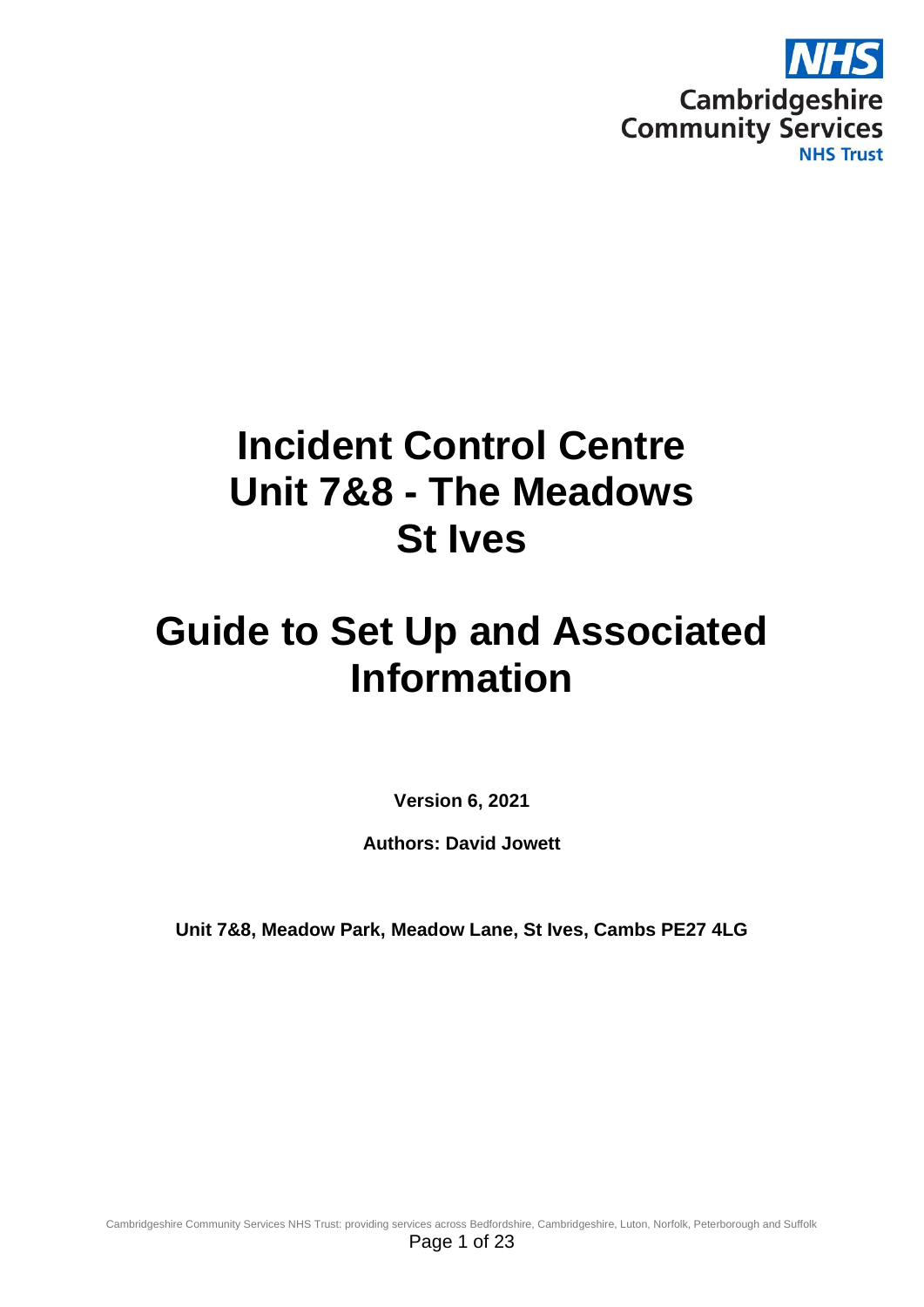# **Incident Control Centre Guide to Set Up and Associated Information**

# **Contents**

| Page |                                                     | 1.0 |
|------|-----------------------------------------------------|-----|
|      |                                                     | 2.0 |
|      | Instructions for Set up of Incident Control Centre6 | 3.0 |
|      |                                                     | 4.0 |
|      |                                                     | 5.0 |
|      |                                                     | 6.0 |
|      |                                                     | 7.0 |
|      |                                                     | 8.0 |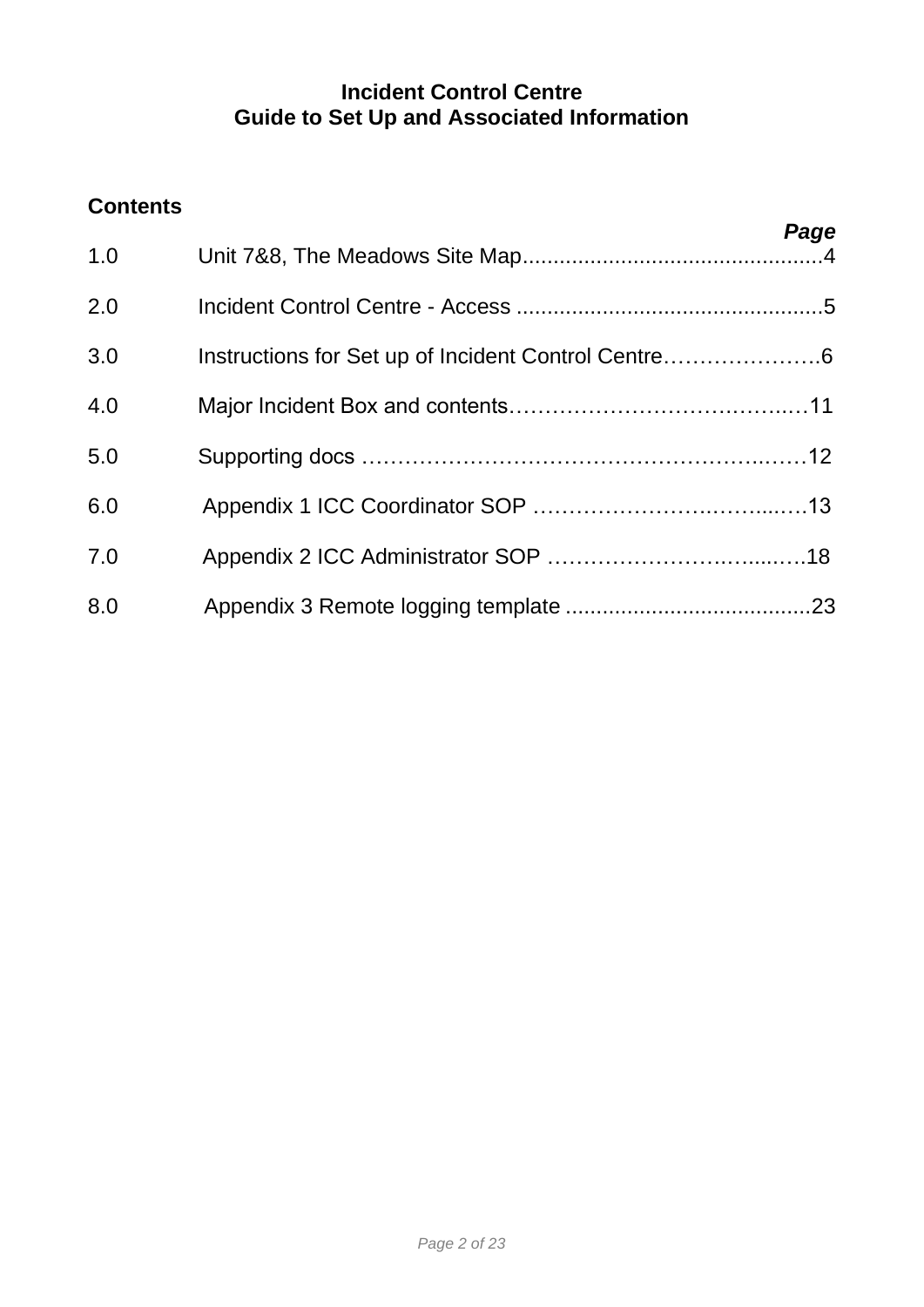|                    | Document & Equipment Review and History                                                              |                                                                 |                                     |  |  |  |  |  |  |
|--------------------|------------------------------------------------------------------------------------------------------|-----------------------------------------------------------------|-------------------------------------|--|--|--|--|--|--|
| <b>Review date</b> | <b>Action taken</b><br><b>Reviewed by</b>                                                            |                                                                 | <b>Approved</b><br><b>Signature</b> |  |  |  |  |  |  |
| Version 3 [2017]   | Checked ICC<br>paperwork,<br>number and box                                                          | Incident, Risk<br>Management &<br><b>Resilience Facilitator</b> |                                     |  |  |  |  |  |  |
| Version 4 [2020]   | After move to<br>Units 7&8 The<br>Meadows,<br>changes to tel<br>numbers and<br>desk layout           | <b>EPRR &amp; Prevent</b><br>Lead                               |                                     |  |  |  |  |  |  |
| Version 5 [2020]   | Amendments<br>made to<br>accommodate<br>learnings from<br>Covid-19<br>Pandemic and<br>remote working | <b>EPRR &amp; Prevent</b><br><b>Project Officer</b>             |                                     |  |  |  |  |  |  |
| Version 6 [2021]   | <b>Further</b><br>refinements to<br>version 5, addition<br>of more<br>appendices for<br>reference    | <b>EPRR &amp; Prevent</b><br><b>Project Officer</b>             |                                     |  |  |  |  |  |  |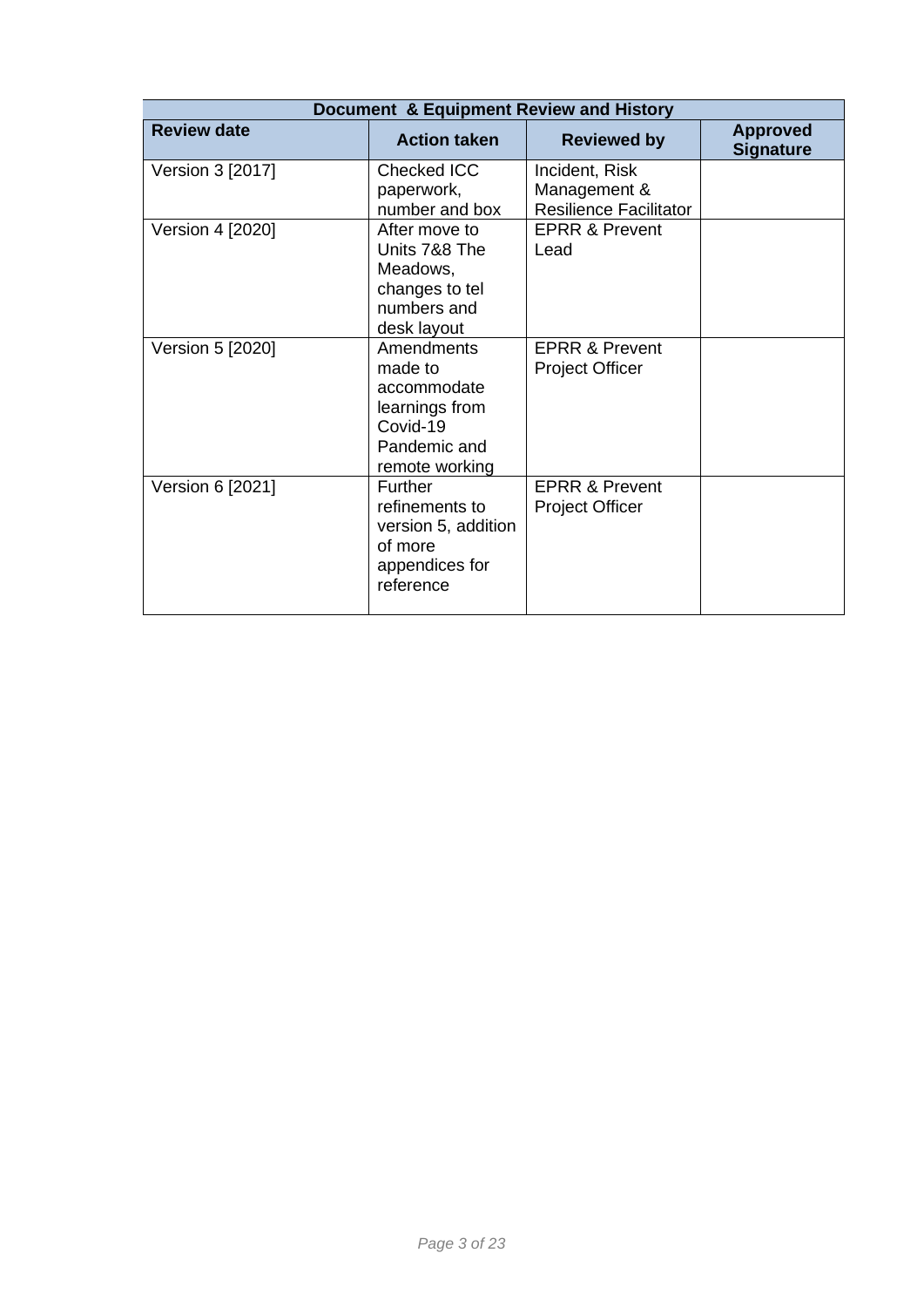# **1.0 Unit 7&8, The Meadows Site Map/How to Access the Site**

## **1.1 By Car**

From the A14

- At junction 26, take the A1307 exit to A1096/London Road/St Ives/Biggleswade (if travelling Eastwards towards Cambridge along the A1307 originally)
- Continue on London Rd, when you reach the London Road/Harrison Way roundabout (Vindis dealership) go straight over (2nd exit)
- Continue on this road until the next roundabout
- At the next roundabout, take the  $3^{rd}$  exit onto Meadow Lane.
- In 100 metres turn right into Meadow Park, then the third right within that car park. Unit 7&8 will be the conjoined block of buildings on your right (*please note there is restricted parking at Unit 7&8, Meadow Park- only park within bays marked CCS).*



#### **1.1.1 By Bus**

Stagecoach runs daily services (at intervals of ten minutes to half an hour between buses) to St Ives from Cambridge City Centre. [www.stagecoachbus.com.](http://www.stagecoachbus.com/) Tel: 01480 453 159 (8am - 6pm, Monday to Friday)

Go Whippet also run daily services to St Ives on Busway C. [http://www.go-whippet.co.uk/.](http://www.go-whippet.co.uk/)

#### **1.1.2 By Bicycle or Motorcycle**

There is bicycle and motorcycle parking available at the Unit 7&8, The Meadows.

#### **1.1.3 By Train**

Huntingdon Station is a bus ride away. There are direct main line services from London Kings Cross to Huntingdon. National Rail Enquiries:

[www.nationalrail.co.uk](http://www.nationalrail.co.uk/) Tel: 03457 48 49 50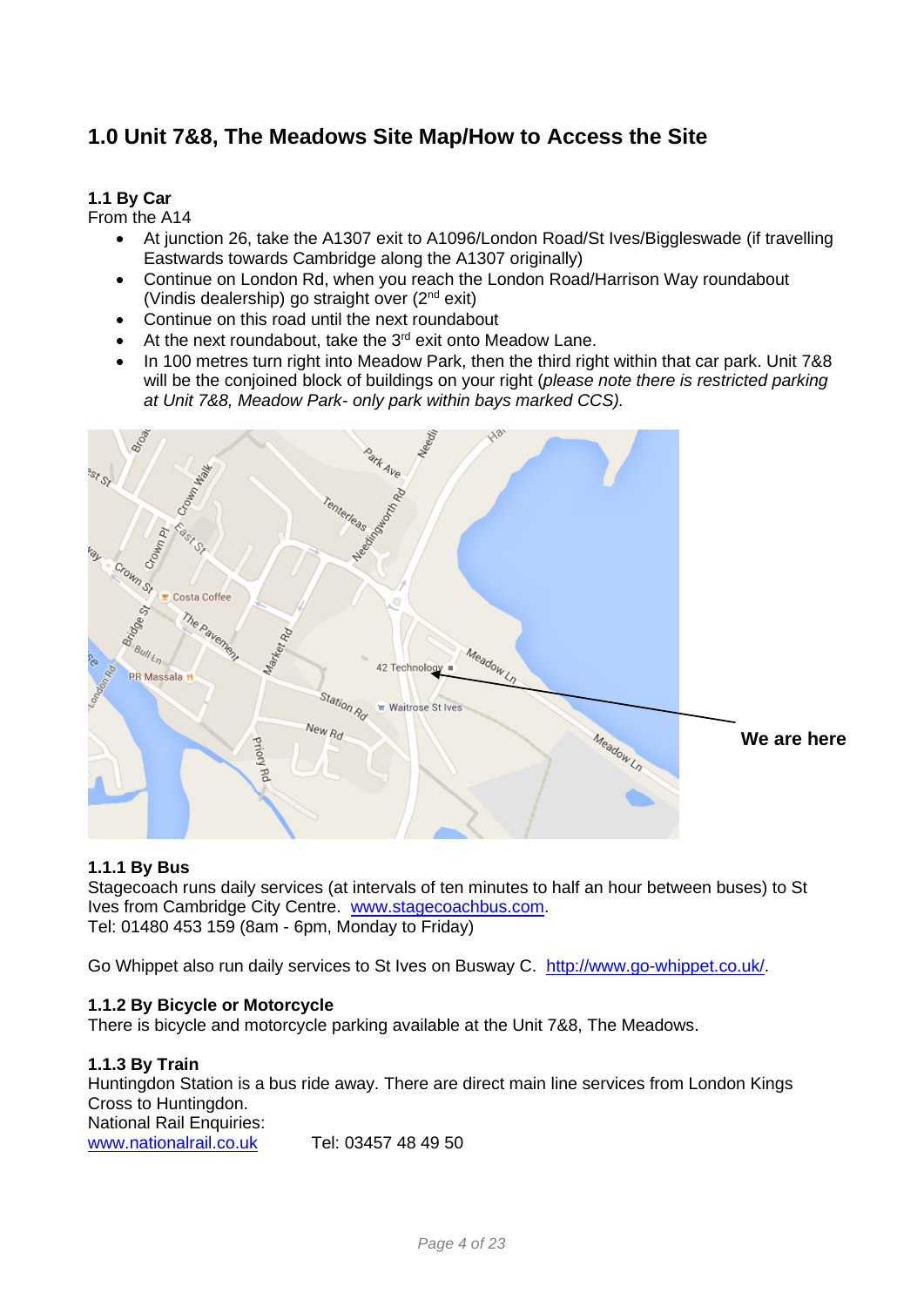# **2.0 Incident Control Centre - Access**

### **2.1 Entering the building out of hours**

All staff On Call have the door key safe number for access to The Meadows keyed into their phone.

#### **2.2 Where to locate the key safe code**

This information can also be found on the first page of both blue folders carried by on call personnel.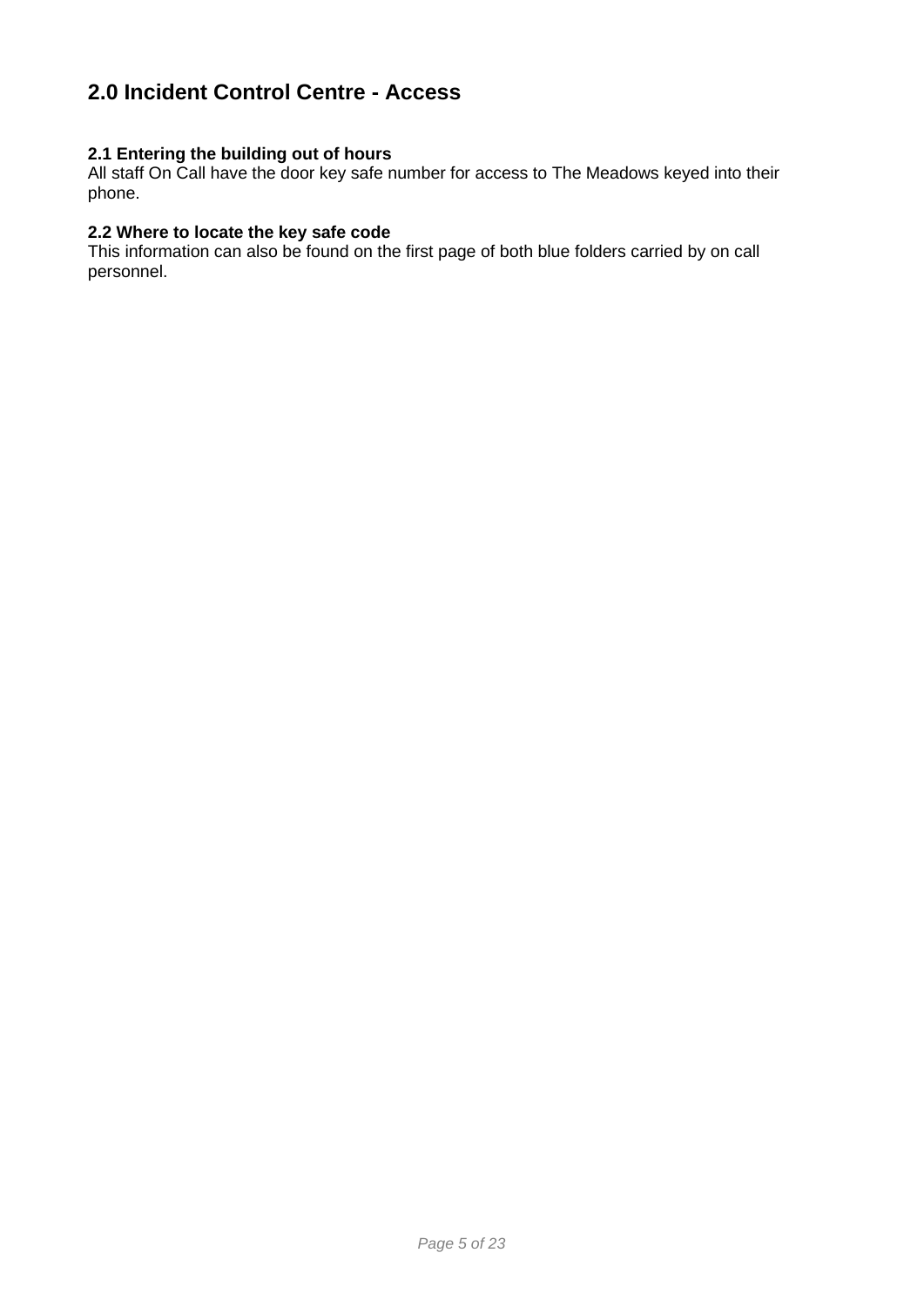# **3.0 Incident Control Centre - Instructions for Set Up**

### **3.1 Place within the building to establish the ICC**

The Ground floor is to be used for the Incident Control Centre (ICC).

#### **3.1.1 Which staff are to establish the ICC**

The Loggist and Administrator first in the ICC are to establish the room in the manner detailed in this document.

#### **3.1.2 Use of the red meeting room**

The **red meeting room** is to be used for the Incident Management Team (IMT) meetings.

#### **3.1.3 Major Incident Admin Box**

The **Major Incident Admin Box** is in the red meeting room, to the right of the entrance door (upon entry). It is unlocked and contains the papers, stationery and equipment you will require to establish the ICC.

#### **3.1.4 IMT meetings (both in person and remote) set up flow chart**

Loggist/Coordinator and admin support arrive in the red meeting room at the behest of the On Call Executive/the Incident Leader, in charge of the incident

The Loggist/Coordinator establishes the ICC as required by the type of incident and on the instruction of the response lead.

The setup includes;

- establishing communications (ensuring phone lines are working, that the incident email address is logged into and that the pertinent numbers are held by yourselves in the ICC)
- beginning the Log book in advance of the first IMT meeting, this is to be done by the Loggist.
- facilitating initial IMT meetings (teleconference and face to face) with the attendee list being dictated by the Incident Leader.
- beginning the compilation of items and information from the incident in case of subsequent review (further detail on how to perform this can be found in section 3.4.6

If it is decided to hold the IMT meetings remotely by the Incident Leader please instead turn to Appendices 1/section 6.0 and 2/section 7.0 and perform the actions described within. Please use the remote logging form (Appendix 3/section 8.0) if operating remotely.

Depending on the length of the incident handovers may need to be written for subsequent Coordinators and Administrators to follow, this is to include details of specific functions to be undertaken and the timescales they are to be performed within (and whether it is an action that needs to be repeated, if yes at what interval).

Also consider establishing a rota with the support of the Incident Lead to demarcate available staff.

#### **3.1.5 Logging during IMT meetings**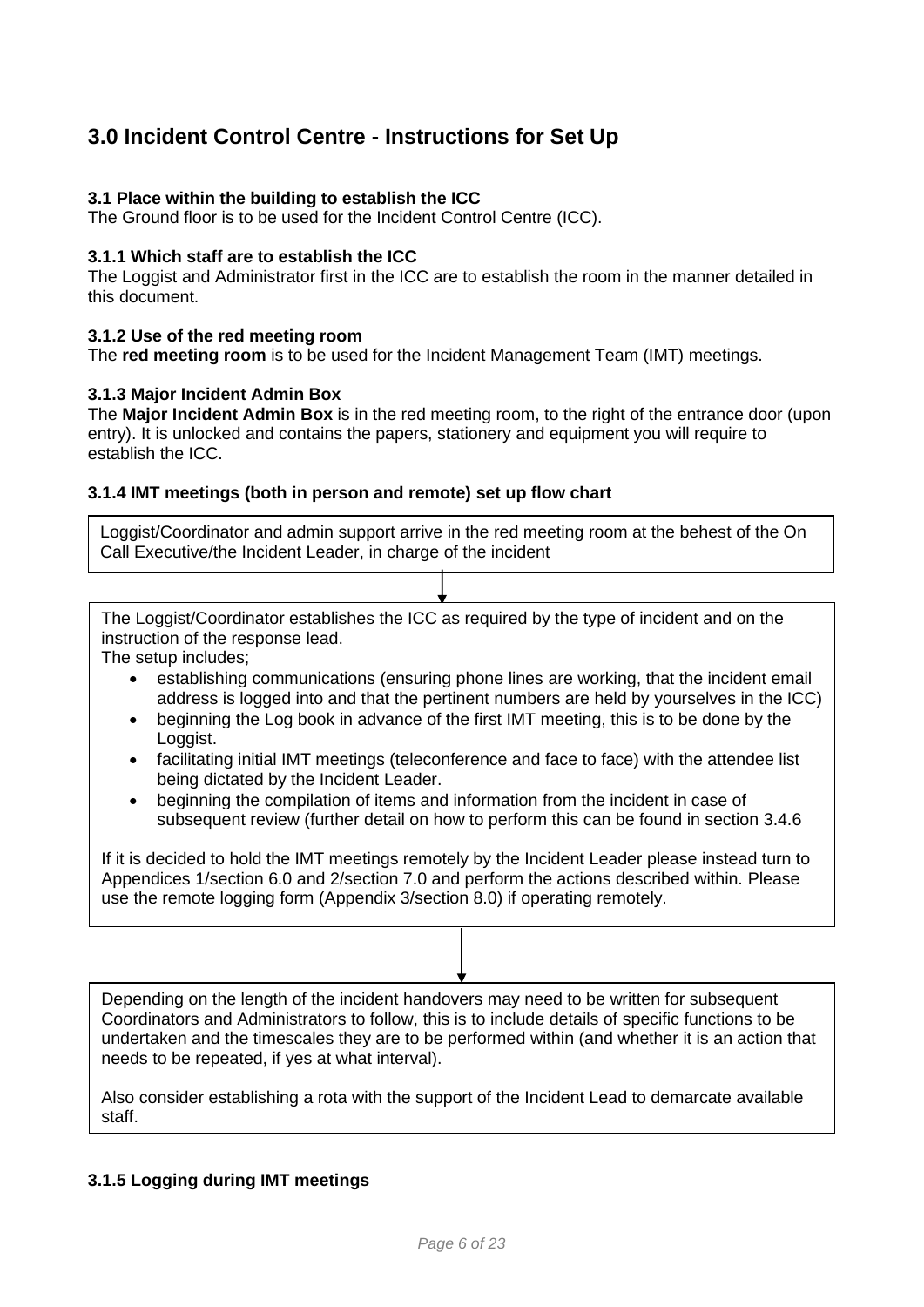The **Incident Management Team (IMT)** whether meeting face to face or remotely must ensure a loggist is recording all decisions taken by the IMT. The Incident Leader will decide on whether to hold a remote of face-to-face IMT.

## **3.1.6 ICC Standard Operating Procedures (SOPS)**

There are two primary support roles in the ICC as outlined in the SOPs in Appendix 1 and 2 (sections 6.0 and 7.0 respectively).

Over a prolonged incident these SOPS will require adaptation and will need to adhere to strict version controls.

\*Please note these SOPS are highly specific to the routines and needs of the incident at that time and will need adaptation for use in a different incident.

#### **3.1.7 Sitrep reporting**

Depending on the needs of the incident sitreps additional to the Trust's online sitrep may be required, these additional sitreps will either need to be completed by the coordinator or archived. The online sitrep is a system that the Coordinator role will need to fill out on a daily basis, it is accessible at the following link;<https://covid-19.cambscommunityservices.nhs.uk/Default>

The Coordinator will need to follow the SOP on how to complete this return, which can be found in Appendix 1/section 6.0 of this document. More precisely, the third sitrep instruction set marked "Trust Sitrep").

It is worth noting that due to a changing tactical and strategic picture sitreps can need to be established very rapidly and disbanded as swiftly. Ensure any changes to sitrep reporting that take place with immediate effect/in the very short term are included in your handover email (as directed in Appendix 1/section 6.0 of this document).

#### **3.2 Television**

The Trust can use a television in the middle of a Major Incident. However, it is likely that staff will be accessing web apps to get the most current information on developing stories.

Staff can access the BBC Newsroom Live, but we will have to register an account at the time at https://www.bbc.co.uk/iplayer/live/bbcnews

#### **3.3 Conference phones- please bear in mind these are susceptible to IT failure**

There are Conference Phones in situ in the red and orange meeting rooms. The number for the red meeting room is 01480 822116 and the orange meeting room is 01480 822117. To contact an external line from any phone in the Meadows you must put a nine in front of the number you wish to dial.

#### **3.4.1 Telephone lines**

In the red meeting room, there are two desk phones that have had voicemails activated, the relevant numbers are **[REDACTED]**. If you require further detail on how to operate the system, please check the current ICC co-ordinator role SOP (attached as APPENDIX 1 of this document)

#### **3.4.2 Hot desks**

There are also 12 hot desks in the ground floor area for ICC use if required (see red desks in diagram below).

| <b>Desk No</b> | <b>PC</b> or laptop | <b>Tel Number</b>                                             |
|----------------|---------------------|---------------------------------------------------------------|
| Desk 1 & 2     | <b>PC</b>           | This is the Headquarters main<br>reception area 0300 555 6655 |
| Desk 3         | <b>PC</b>           | No phone                                                      |
| Desk 4         | Laptop              | No phone                                                      |
| Desk 5         | <b>PC</b>           | [REDACTED]                                                    |
| Desk 6         | <b>PC</b>           | [REDACTED]                                                    |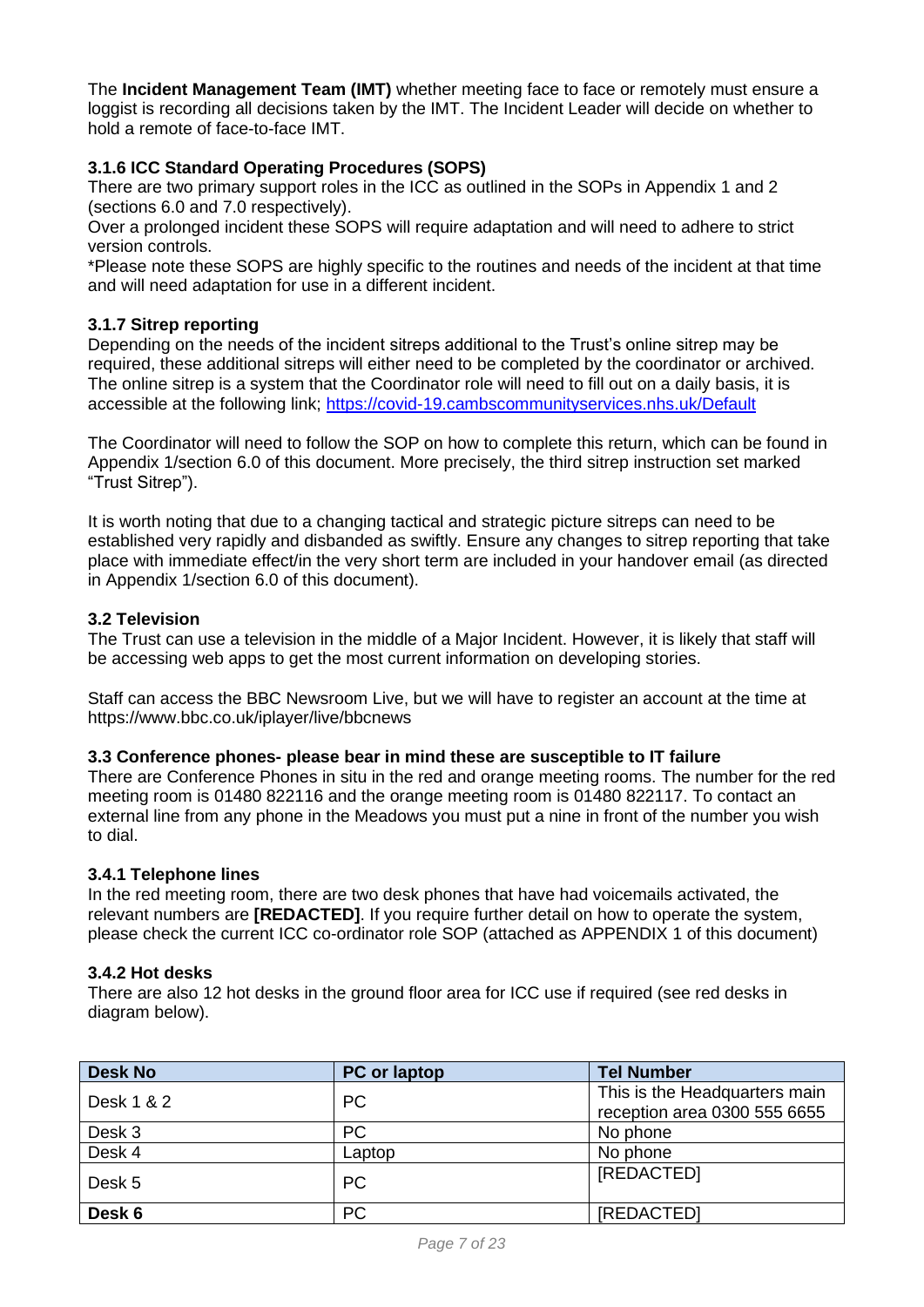|         |           | This desk has voicemail<br>capability |
|---------|-----------|---------------------------------------|
| Desk 7  | Laptop    | No phone                              |
| Desk 8  | <b>PC</b> | No phone                              |
| Desk 15 | Laptop    | No phone                              |
| Desk 16 | <b>PC</b> | No phone                              |
| Desk 17 | Laptop    | [REDACTED]                            |
| Desk 18 | PC        | [REDACTED]                            |
| Desk 19 | Laptop    | No phone                              |
| Desk 20 | <b>PC</b> | No phone                              |

# **3.4.3 Setting up voicemail at Desk 6**

|   | Access the voicemail, by dialling from another phone, the number is 0331 143 7777 |
|---|-----------------------------------------------------------------------------------|
| 2 | VM notification is a steady red light on the handset.                             |
| 3 | The ID is [REDACTED]                                                              |
|   | The pincode is [REDACTED]                                                         |
| 5 | Follow instructions on phone                                                      |

There are NO fall-back lines (analogue lines) at Unit 7 or 8, The Meadows.

## **3.4.4 How to use [REDACTED]**

Given the rapid onset of most incidents it is advisable to utilise the resilience inbox ([REDACTED]) for initial correspondence with Trust employees and external partners.

To access the inbox, the admin individuals identified should log on to NHS net using their own accounts. They should then LEFT CLICK on the inbox on the upper right hand of the screen and type in the address above.

If access has not already been granted the admin(s) in question should contact the inbox itself to request access being granted, alternatively, the ICT Lead will be able to grant access if no other avenues are available.

#### **3.4.5 How to set up an Incident Control centre (ICC) email inbox**

If it is a prolonged incident or one that demands an extreme volume of communications please liaise with the general ICT team inbox ([REDACTED]) and cc' in the IT Lead to get additional and more tailored inboxes deployed.

All admin staff assigned to the incident control room will be given access to this inbox.

NHS Net can also be used for faxing. Create a new email and insert the fax number you require in the 'To:' box followed by @fax.nhs.net. For example: [01234567899@fax.nhs.net.](mailto:01234567899@fax.nhs.net) (No spaces in the number).

#### **3.4.6 Archiving of documents**

Once the inboxes referred to in section 3.4.5 are established, please create an appropriate storage area in the X: drive and archive documents using the military dating system (yyyy:mm:dd) followed by a descriptive title of the content of the email which includes job roles rather than names where possible.

This is to preserve actions performed, decisions made and the reasoning behind both to learn form and in preparation for any enquiries that may occur post incident. If an enquiry is to occur the Trust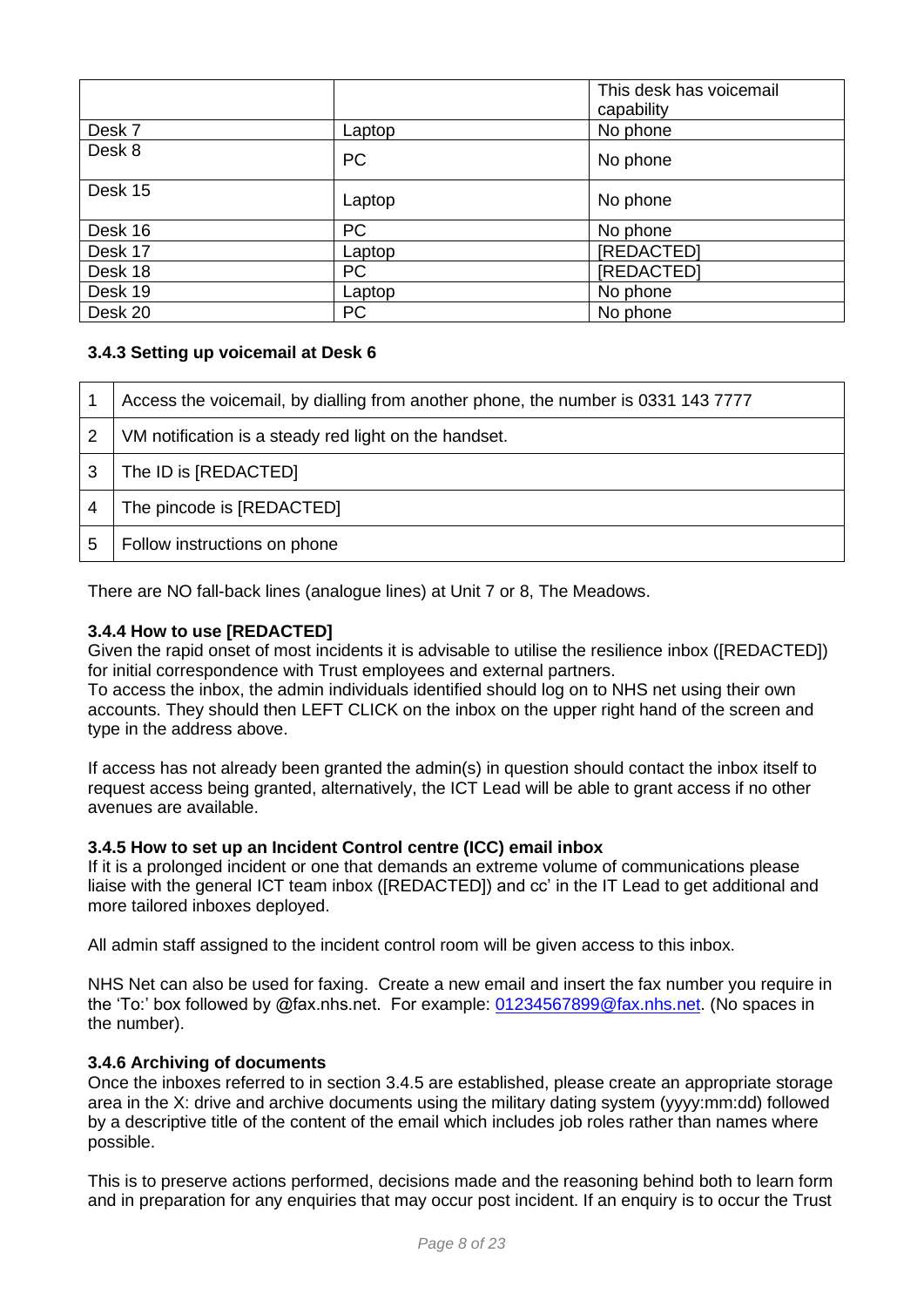will be issued with a stop notice to proscribe the deletion of any files relating to the matter being investigated. A SOP and accompanying "rule set" document for archiving as performed throughout the Covid pandemic can be found at the following file pathway for reference; X:\Governance and Resilience Team\COVID-19\01 Admin folder\Admin support\SOP\Archiving SOP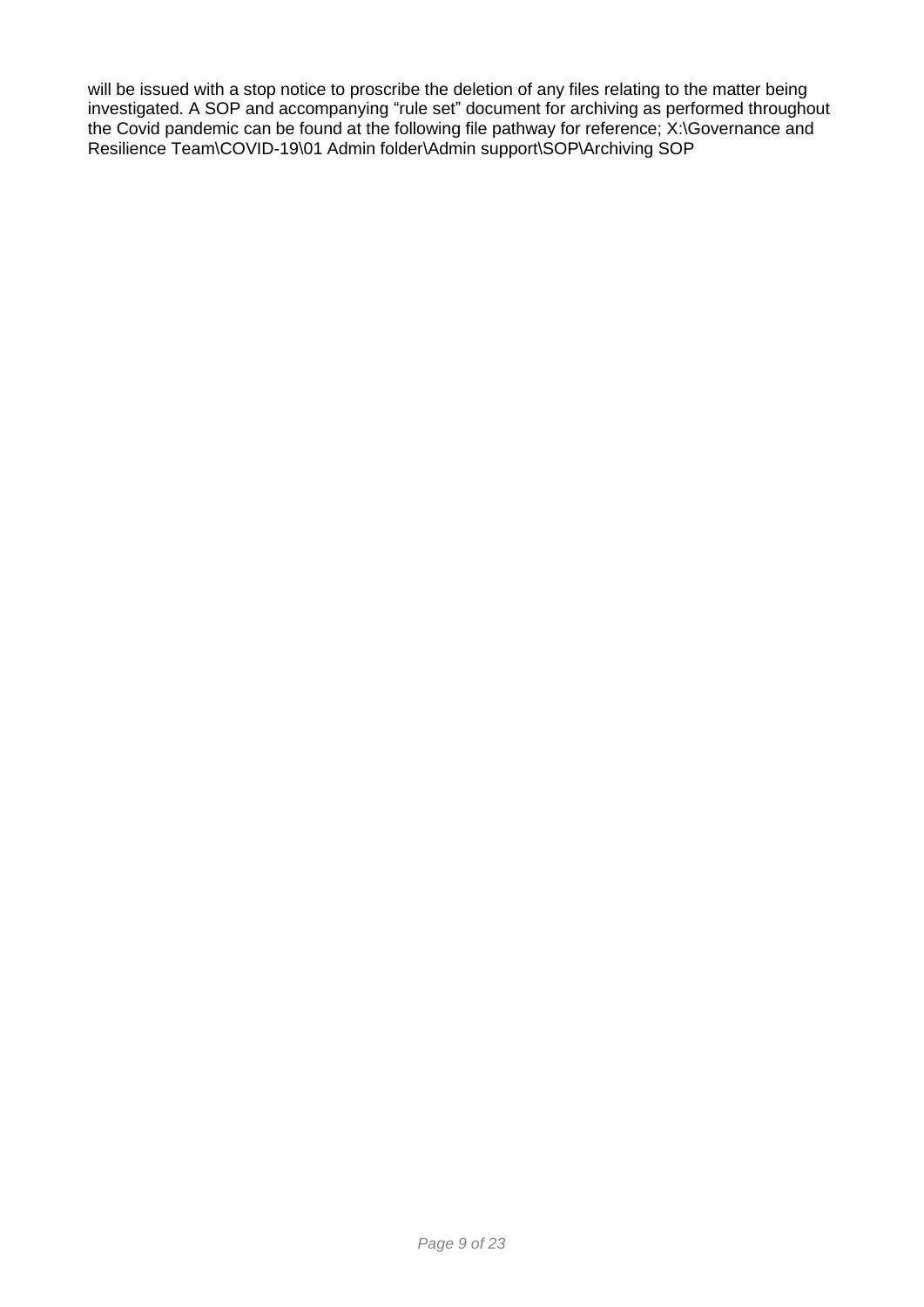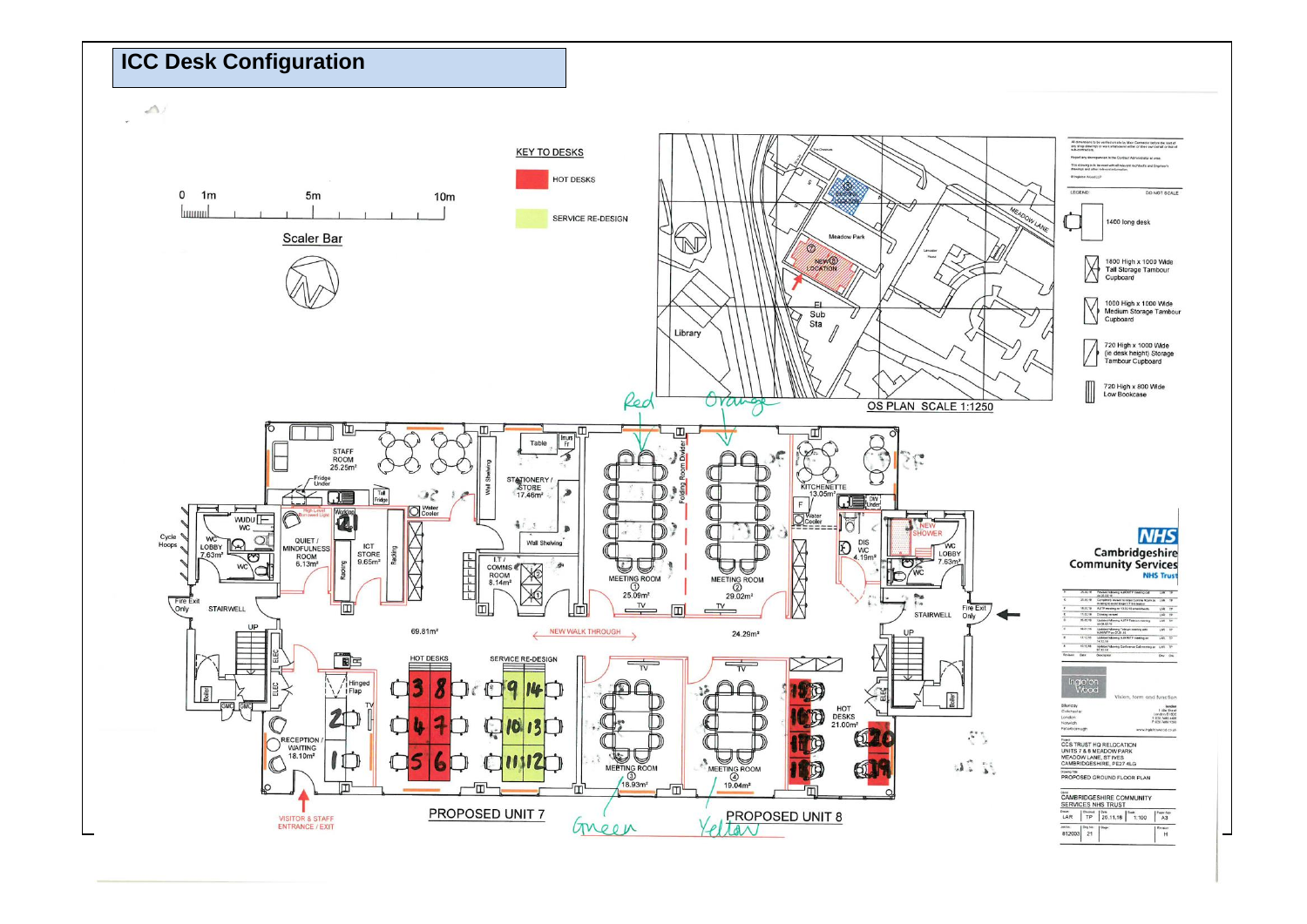# **4.0 Major Incident Admin Box**

### **4.1 Location: red room**

Incident Control Centre - Please note: this box is portable should there be a need to relocate to another incident control centre. If for any reason you must vacate this room please take the major incident admin box, all papers and all equipment with you.

This box and its contents are checked periodically every 6 months by the EPRR Team. All ICC staff are required to inform the EPRR Team of any additional supplies that may be required for the running of the ICC.

During an incident, the ICC stationery orders will be managed by the administrative team in the ICC.

#### **4.1.1 Contents:**

- Incident Control Centre Set Up Guide and Associated Documents
- There are teleconference phones in situ in the red ([REDACTED]) and orange ([REDACTED])
- Emergency Incident Record Books (These Records Books are to be used by the identified Loggist/s)- these can be reordered via the following website [https://www.cwc](https://www.cwc-services.com/information/product-in-depth/logbooks/idl)[services.com/information/product-in-depth/logbooks/idl](https://www.cwc-services.com/information/product-in-depth/logbooks/idl) this needs to be followed by contacting CWC (the manufacturer) to order the number required.
- Telephone Message Sheets
- The printer/photocopier is located on the ground floor. You will need to add this to your profile as the default printer.
- Name Plates and Badges for Incident Control Team
- Maps (all 2016 edition)
	- OS Map Peterborough (Market Deeping & Chatteris)
	- OS Map Cambridge and Newmarket (Saffron Walden)
	- OS Map Bedford and Huntingdon (St Neots and Biggleswade)
	- OS Map Ely and Wisbech (Downham Market)
	- OS Map Boston and Spalding
	- OS Map Luton and Hertford (Hitchin and St Albans)
	- OS Map Kettering and Corby
	- OS Map North West Norfolk
	- OS Map North East Norfolk
	- OS Map Norwich and the Broads
	- OS Map Thetford and Diss (Wymondham and The Brecks)
	- OS Map Bury St Edmunds (Sudbury and Stowmarket)
	- OS Map Saxmundham, Aldeburgh and Southwold
	- OS Map Ipswich and the Naze (Clacton on Sea)
- Stationery Supplies- stock is checked every six months by the EPRR Team
- Extension Lead
- Spare Computer Cables
- Geometry Kit
- Wind up Torch & Radio
- First Aid Kit is located at reception

**4.1.2 All documentation used in the incident control centre must be dated, timed and signed and placed after each shift** and either handed to a member of the EPRR team or placed in the EPRR cupboard located on the 1<sup>st</sup> floor, behind the Secretariat Team.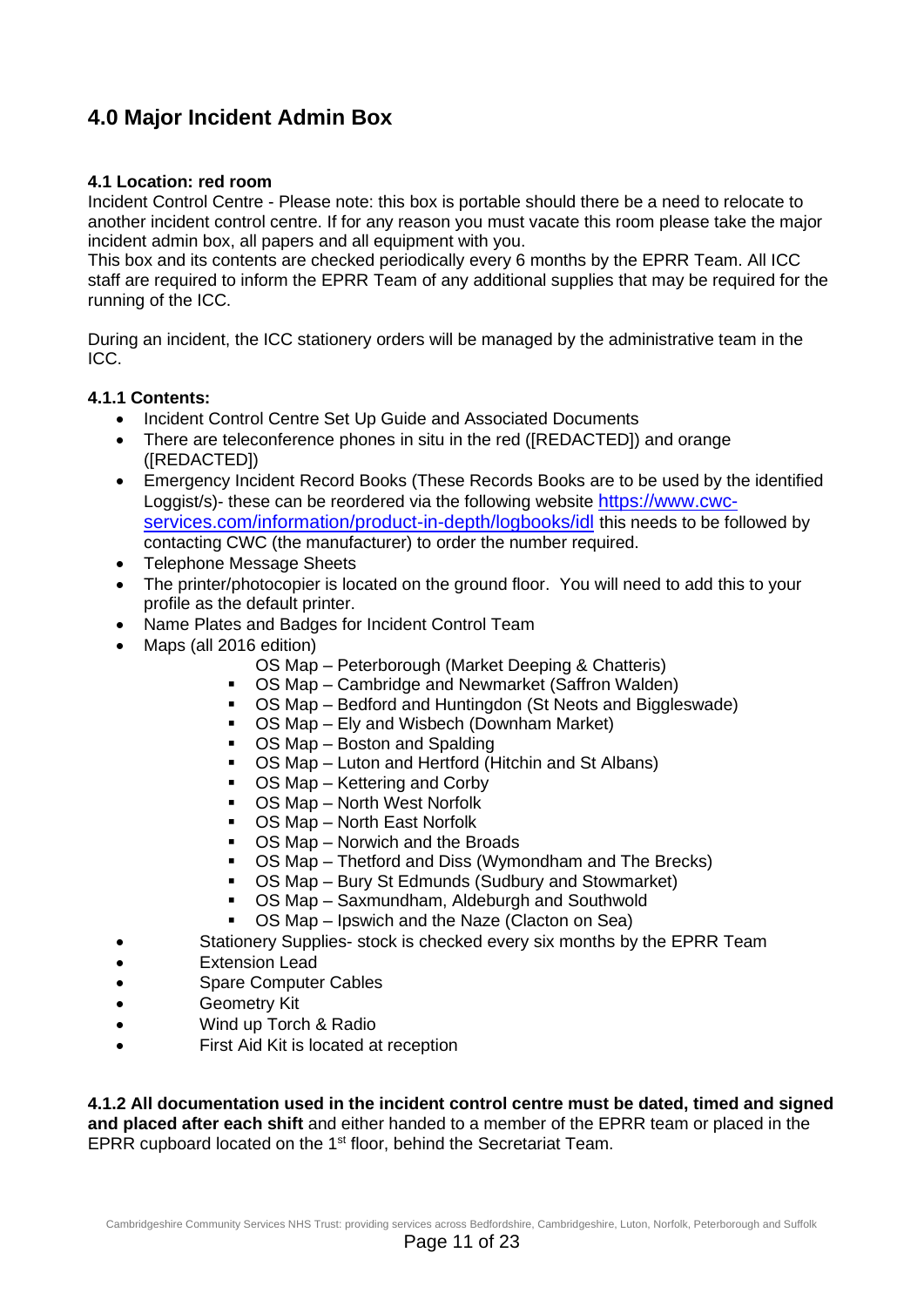# **5.0 Incident Control Centre - Supporting Documents**

The Master (complete with all annexes) Major Incident plan and annexes folder is stored in the cupboard (top shelf) behind desk 24 which is occupied by the Secretariat Team.

The following documents are available to support the Incident Management Team in the event of a Major Incident or Business Continuity Incident.

|                    | Critical & Major Incident Plan V 13.0 and its annexes (listed     |
|--------------------|-------------------------------------------------------------------|
|                    | below)                                                            |
| Annex A            | Incident Management Team (IMT) Structure                          |
| Annex B            | <b>Incident Management Team Action Cards</b>                      |
| Annex C            | <b>Estates Guidance</b>                                           |
| Annex D            | <b>Trust Business Continuity Plan</b>                             |
| Annex E            | <b>Resilience Escalation Guidance</b>                             |
| Annex F            | Emergency/Incident Message Report Form                            |
| Annex G            | Major Incident Occurrence Log                                     |
| Annex H            | Agenda 1 <sup>st</sup> Meeting of Incident Management Team Papers |
| Annex I            | Incident Control Centre Set up - The Meadows                      |
| Annex J            | <b>Trust Communications Protocol</b>                              |
| Annex K            | <b>Serco Business Continuity Strategy</b>                         |
| Annex L            | Trust Influenza Pandemic Plan                                     |
| Annex M            | Chemical, Biological, Radiological, Nuclear (CBRN)                |
|                    | Guidance                                                          |
| Annex N            | Multi Agency East Coast Flood Plan 2017                           |
| Annex O            | Cambridgeshire & Peterborough and Bedfordshire & Luton            |
|                    | <b>Fuel Plans</b>                                                 |
| Annex P            | East of England Joint Communicable Disease                        |
|                    | Incident/Outbreak Management Plan 2016                            |
| Annex Q            | Heatwave Plan for England 2015                                    |
| Annex <sub>R</sub> | Cold Weather Plan for England 2015                                |
| Annex S            | <b>ICT Contact numbers</b>                                        |
| Annex T            | Lockdown Policy                                                   |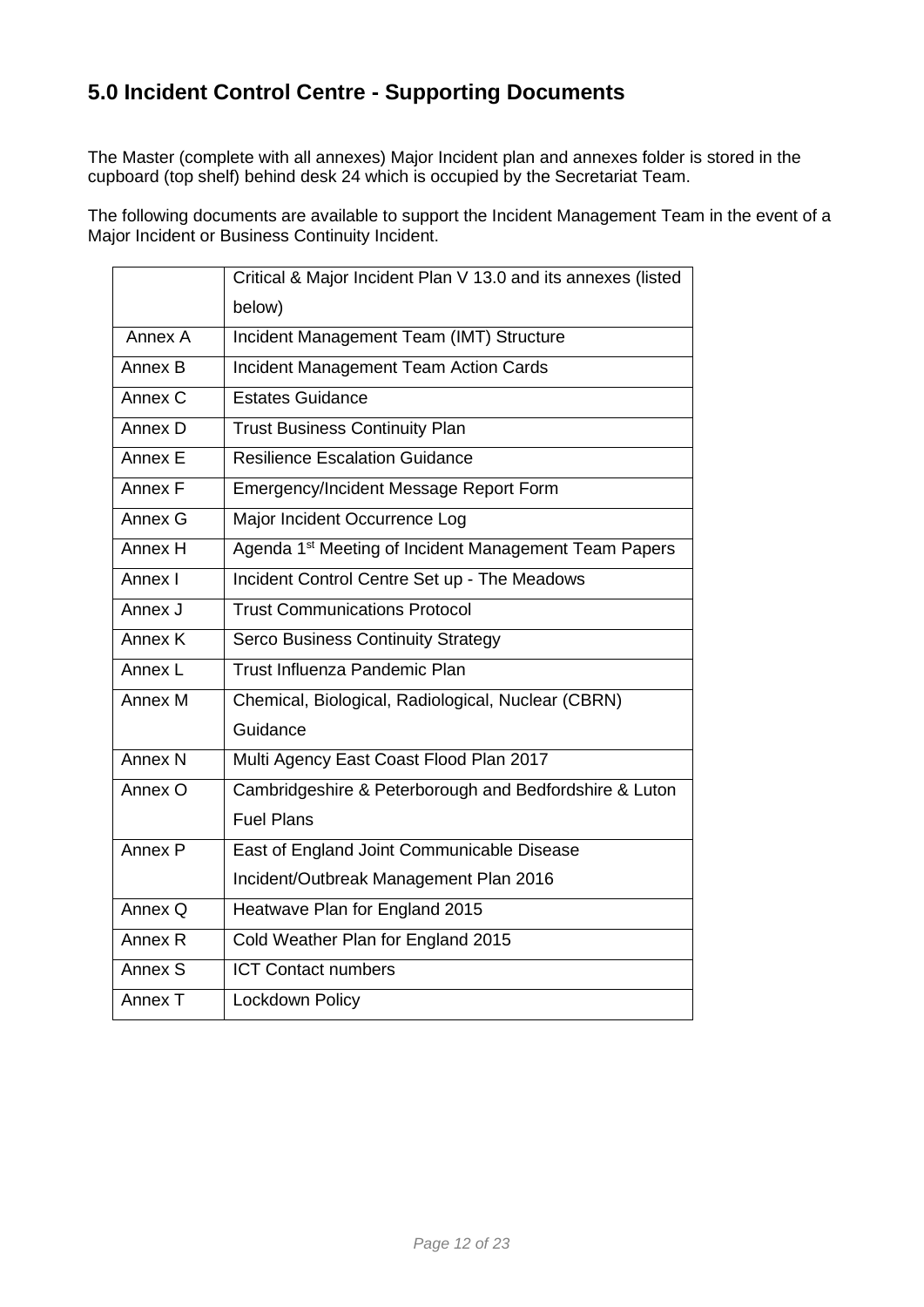# **SOP for role of ICC Co-ordinator**

The role of the ICC Co-ordinator is predominantly to support the IMT in ensuring the smooth running of the Incident Control Centre.

## *Key responsibilities are:*

- To liaise with the role of ICC Administrator, IMT members or other CCS staff to ensure data/ information, etc., is available when requested.
- Ensure that the ICC rota is up to date and to check everyone's availability.
- Co-ordinate the daily Trust Sitrep in time for circulation of the IMT agenda and papers.
- Save all other sitreps sent to the Control Centre inbox in the appropriate folders in the Sitrep folder (X:\Governance [and Resilience Team\COVID-19\Sitreps\)](file://///ccs.nhs.uk/CCS_Data/Shared/CCS/Projects/Governance%20and%20Resilience%20Team/COVID-19/Sitreps).
- Cross check actions to be added to the IMT action plan with the ICC Administrator.
- Have oversight of the COVID19 [REDACTED] inbox and checks the inbox daily. Emails to the COVID19 – [REDACTED] inbox are monitored by the IG Team.
- IMT meetings will run on Thursdays. An ICC Co-ordinator will need to be on site at the Meadows building; If not sitting in the red Room, the Co-ordinator should check the two phones in the ICC room regularly for any voicemails (see section on Answerphones below).

## *Daily schedule on IMT meeting days:*

| <b>Time</b>          | <b>Details</b>                                                                                                                                                                                                                                              | <b>Who</b>                                     |
|----------------------|-------------------------------------------------------------------------------------------------------------------------------------------------------------------------------------------------------------------------------------------------------------|------------------------------------------------|
|                      | Check the 0300 029 29 29 number works by dialling the<br>number using the spare ICC phone. Check to see if there are<br>any answerphone messages                                                                                                            | <b>ICC Co-ord</b>                              |
|                      | Access the cupboard under the television using the key with<br>the transparent fob which can be found in the 'Elephant'<br>pencil holder and remove the keyboard and mouse (turn on<br>the mouse) for the red meeting room computer.                        | <b>ICC Co-ord</b>                              |
| On arrival           | Turn on the television. Turn on the computer which is on top<br>of the cupboard and log in (username: meadowlane,<br>password: mlpe274lg).                                                                                                                  | <b>ICC Co-ord</b>                              |
|                      | Check key mailboxes (i.e. COVID19 -[REDACTED]) as well<br>as your own in case someone has emailed you directly (note<br>that this should be discouraged due to frequent change of<br>ICC support personnel).                                                | <b>ICC Co-ord</b>                              |
| From 0930<br>onwards | Start completing the on-line sitrep https://covid-<br>19.cambscommunityservices.nhs.uk/Default (see relevant<br>section on page 4 below).                                                                                                                   | <b>ICC Co-ord</b>                              |
| 10.00 approx         | Send ICC Lead the draft IMT agenda ahead of call at<br>10.15am.                                                                                                                                                                                             |                                                |
| 1015 approx          | On the IMT meeting days (Mon and Thurs) call ICC Lead via<br>Teams to confirm contents of IMT agenda (this includes ICC<br>Administrator).                                                                                                                  | ICC Co-ord,<br>ICC Admin,<br><b>ICC Lead</b>   |
| 1030 approx          | Confirm agenda with the Chair or, in the Chair's absence, ICC<br>Lead.                                                                                                                                                                                      | ICC Co-ord,<br>Chair and/or<br><b>ICC Lead</b> |
| 1100 approx          | Ensure that the Trust Sitrep is completed online prior to the<br>IMT meeting and attach a PDF copy (ensure that you change<br>the format to landscape so includes all columns); as well as<br>the MHLD&A Sitrep for that day in the meeting folder, so that | <b>ICC Co-ord</b>                              |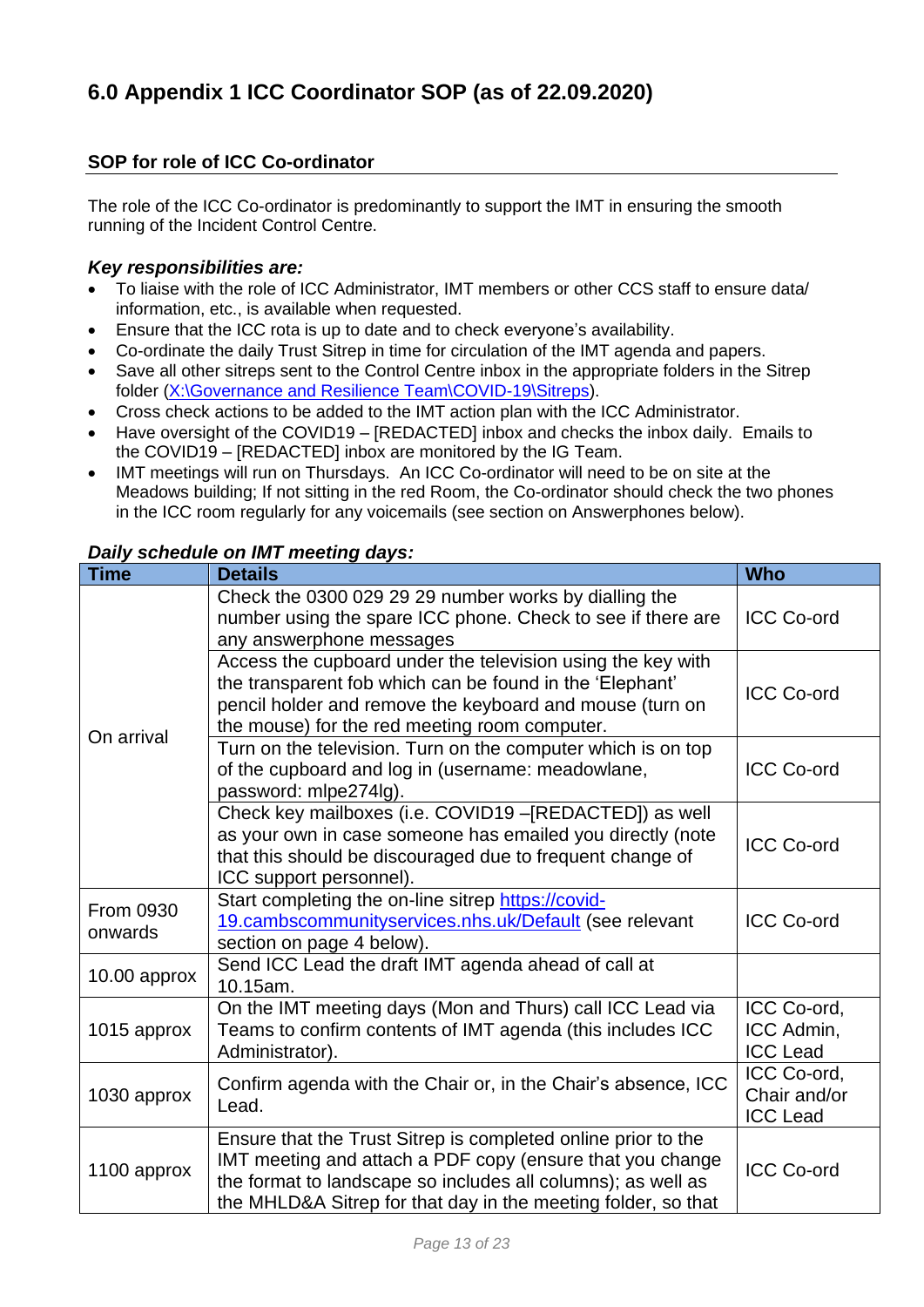| <b>Time</b>   | <b>Details</b>                                                | <b>Who</b>        |  |
|---------------|---------------------------------------------------------------|-------------------|--|
|               | this may be distributed to the IMT with the agenda. On IMT    |                   |  |
|               | non-meeting days, you will need to continue to distribute the |                   |  |
|               | MHLD&A sitrep by email and complete the online Trust sitrep   |                   |  |
|               | as above.                                                     |                   |  |
| 1130 approx   | Confirm Loggist, Minute Taker and Recordist are all present   | <b>ICC Co-ord</b> |  |
|               | and understand who is doing what.                             |                   |  |
| $1150 - 1155$ | ICC team to Setup Teams call on Meadowlane login              | ICC Co-ord or     |  |
|               |                                                               | <b>ICC Admin</b>  |  |
| $1200 - 1300$ | Log the IMT meeting.                                          | <b>ICC Co-ord</b> |  |
| 1400 approx   | Update the Decision Log Spreadsheet with decisions from       | <b>ICC Co-ord</b> |  |
|               | the meeting.                                                  |                   |  |
| 1545 approx   | Review actions with the ICC Administrator to ensure all have  | ICC Co-ord,       |  |
|               | been added to the IMT action plan.                            | <b>ICC Admin</b>  |  |
|               | Add any key messages and the Admin Rota for the ICC Team      |                   |  |
| 1600 approx   | to the white board and also email them to the appropriate     | <b>ICC Co-ord</b> |  |
|               | staff and cc in the COVID19 - controlcentre inbox.            |                   |  |
|               | Send a handover email to the next ICC co-ordinator/ICC        |                   |  |
| 1600 approx   | Administrator and ICC Training Officer and cc in the          | <b>ICC Co-ord</b> |  |
| on a Friday   | COVID19-controlcentre inbox, with a link to the current ICC   |                   |  |
|               | Administrator and ICC Co-ordinator SOP's                      |                   |  |
| 1600 approx   | Send ICC Lead and Chair Sitrep SOP and most recent Sitrep     | <b>ICC Co-ord</b> |  |
| on a Friday   | documents for the weekend                                     |                   |  |
| 1600 approx   | Update the whiteboard with the ICC staff rota for the coming  |                   |  |
| on a Friday   | week                                                          | <b>ICC Co-ord</b> |  |

# **0300 line**

- 1. Do a daily check of the 0300 line to ensure it is working by dialling 0300 029 29 29 using the spare ICC phone (01480 822123).
- 2. To switch the 0300 number off and on use instructions found here: X:\Governance and [Resilience Team\COVID-19\01 Admin folder\Admin support\SOP\Incident Room -](file://///ccs.nhs.uk/CCS_Data/Shared/CCS/Projects/Governance%20and%20Resilience%20Team/COVID-19/01%20Admin%20folder/Admin%20support/SOP/Incident%20Room%20-%200300%20Skills%20Group.msg) 0300 Skills [Group.msg](file://///ccs.nhs.uk/CCS_Data/Shared/CCS/Projects/Governance%20and%20Resilience%20Team/COVID-19/01%20Admin%20folder/Admin%20support/SOP/Incident%20Room%20-%200300%20Skills%20Group.msg)

# **Answerphones**

- 1. Check the telephones for answerphone messages. If a new message has been received the handset should be showing a red light.
- 2. Dial (9 for an outside line) 0331 143 7777
- 3. Enter the PIN 822123# or 822127# depending on which handset you are on.
- 4. *If* you are asked to enter an ID this will be 8618 22123# **or** 8618 22127# depending on which phone you would like to access. You will then need to enter the relevant PIN – either 822123# or 822127#.
- 5. You will receive a message advising you if there are any new messages.
- 6. Transcribe any new messages onto an email and send it to the COVID [REDACTED] email for action.
- 7. Follow the instructions on the voicemail to save a message if required (particularly if the message was not clear) or delete when appropriate.

### **Inboxes**

- 1. Log into your own computer and check the COVID-19 [REDACTED] inbox for messages.
- 2. Any staff queries that arrive in the COVID19- ccs.controlcentre inbox should be dragged into the COVID19- ccs.coronavirus inbox for logging by the IG Team.
- 3. Set up a new signature along the lines of: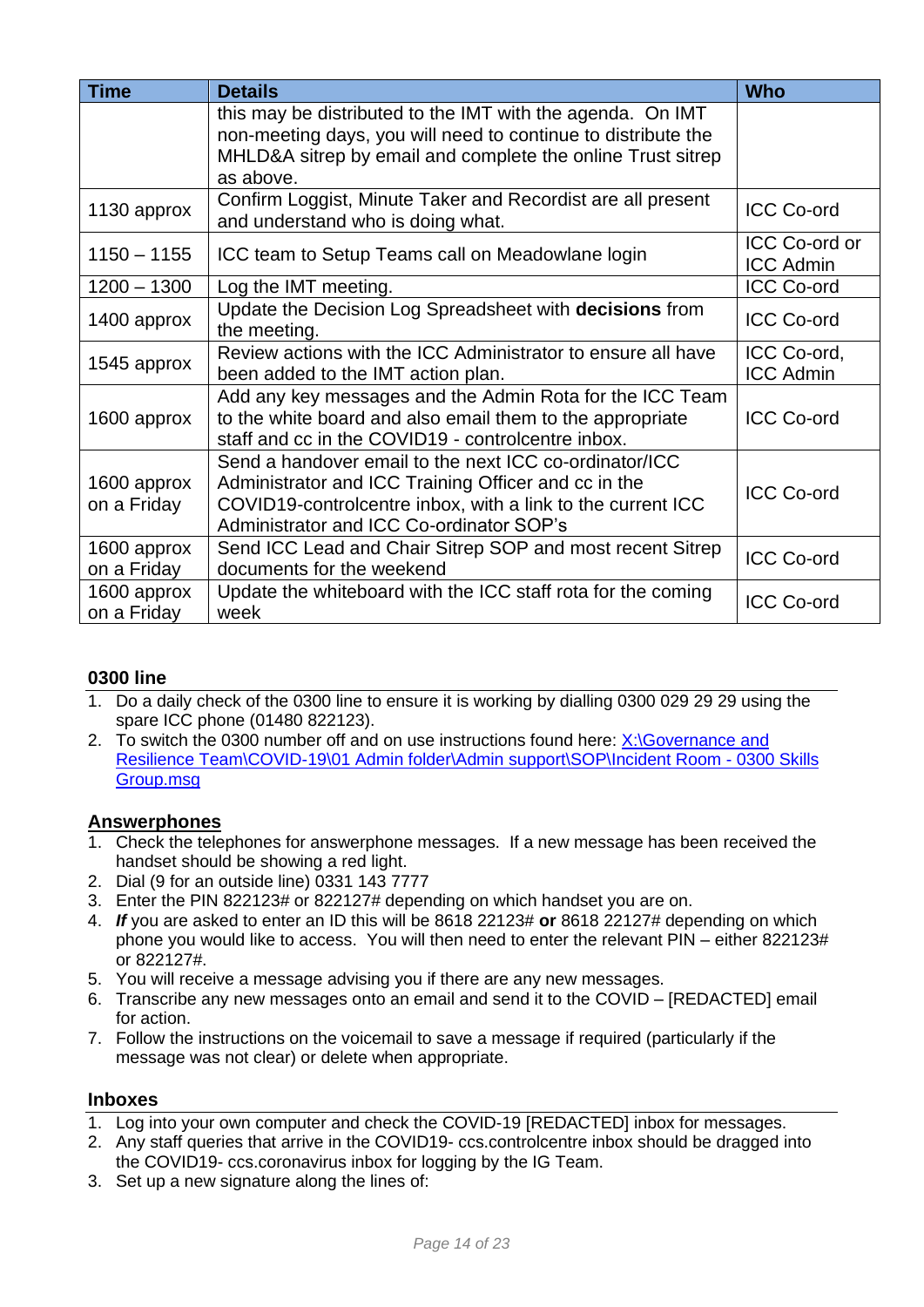<add your name here>

COVID-19 Incident Management Team

Cambridgeshire Community Services NHS Trust Units 7&8, Meadow Park, Meadow Lane, St Ives, Cambs PE27 4LG Direct: [REDACTED] Switchboard: 0300 555 6655 [REDACTED]

Find us online at [www.cambscommunityservices.nhs.uk](http://www.cambscommunityservices.nhs.uk/) | Find us on [Facebook](https://www.facebook.com/CambridgeshireCommunityServicesNHSTrust/) | Follow us on [Twitter](https://twitter.com/ccs_nhst)

#### **The Care Quality Commission inspected and rated us as OUTSTANDING on 30 August 2019**

Cambridgeshire Community Services NHS Trust: providing services across Bedfordshire, Cambridgeshire, Luton, Milton Keynes, Norfolk, Peterborough and Suffolk

*This message may contain confidential and privileged information. If you are not the intended recipient please accept our apologies. Please do not disclose, copy or distribute information in this e-mail or take any action in reliance on its contents. To do so is strictly prohibited and may be unlawful. Please inform us that this message has gone astray before deleting it. Thank you for your co-operation.*

- 4. DO NOT use your personal email to send emails relating to the ICC. This will ensure an element of continuity and consistency when the ICC staff rota changes. When sending emails, make sure that they are sent from either the COVID19 – [REDACTED] inbox and not your personal inbox.
- 5. The COVID19 controlcentre inbox is mainly for emails relating to the IMT (e.g. documents for logging or inclusion in the papers for the daily IMT meeting. Sub folders have then been created. IT queries sometimes come into the inbox and these should be dragged into the IT queries folder for the IT Team to pick up.
- 6. It is important to check the COVID19 ccs.controlcentre inbox regularly throughout the day as emails other than those described above tend to be sent and will require action/response/logging.
- 7. Emails that say for the ICC for logging (they usually come from the ICC Lead) should be dragged into the 'For logging' folder in the COVID19 – [REDACTED] inbox.
- 8. All CAS alerts should be forwarded to [REDACTED].
- 9. Any emails from PPE suppliers should be forwarded to [REDACTED] (Procurement).

#### **Sitreps**

There are three Sitreps that are completed and submitted/uploaded throughout the week (some of them are daily submissions). Only one sitrep (Trust internal sitrep) is prepared by the ICC. A SOP for those sitreps prepared by Workforce Information can be found here: X:\Governance and Resilience Team\COVID-19\01 Admin folder\Sitrep template and process\SOPs\Covid Reporting – [How to Notes \(Workforce Information\) –](file://///ccs.nhs.uk/CCS_Data/Shared/CCS/Projects/Governance%20and%20Resilience%20Team/COVID-19/01%20Admin%20folder/Sitrep%20template%20and%20process/SOPs/Covid%20Reporting%20-%20How%20to%20Notes%20(Workforce%20Information)%20-%20updated%2030.07.20.docx) updated [30.07.20.docx.](file://///ccs.nhs.uk/CCS_Data/Shared/CCS/Projects/Governance%20and%20Resilience%20Team/COVID-19/01%20Admin%20folder/Sitrep%20template%20and%20process/SOPs/Covid%20Reporting%20-%20How%20to%20Notes%20(Workforce%20Information)%20-%20updated%2030.07.20.docx) .

- 1. **STP C&P sitrep** (staffing data) this is handled by the ICC Lead
	- Ruth Moody/Natalie Butcher prepares and submits this to Claire London (CCG) by 10.30am on a Monday, Wednesday and Friday and send a copy to the Control Centre inbox.
	- Save this sitrep in the following folder: [X:\Governance and Resilience Team\COVID-](file://///ccs.nhs.uk/CCS_Data/Shared/CCS/Projects/Governance%20and%20Resilience%20Team/COVID-19/Sitreps/C&P%20STP%20templates)[19\Sitreps\C&P STP templates,](file://///ccs.nhs.uk/CCS_Data/Shared/CCS/Projects/Governance%20and%20Resilience%20Team/COVID-19/Sitreps/C&P%20STP%20templates) renaming it in line with the previously saved versions.

#### 2. **MHLD&A (national) SitRep (old name: SDCS)**

• The Workforce Team prepares and submits this daily by 11.00am. (note: this is now submitted separately to the Trust sitrep reports which are usually submitted around 9.00am).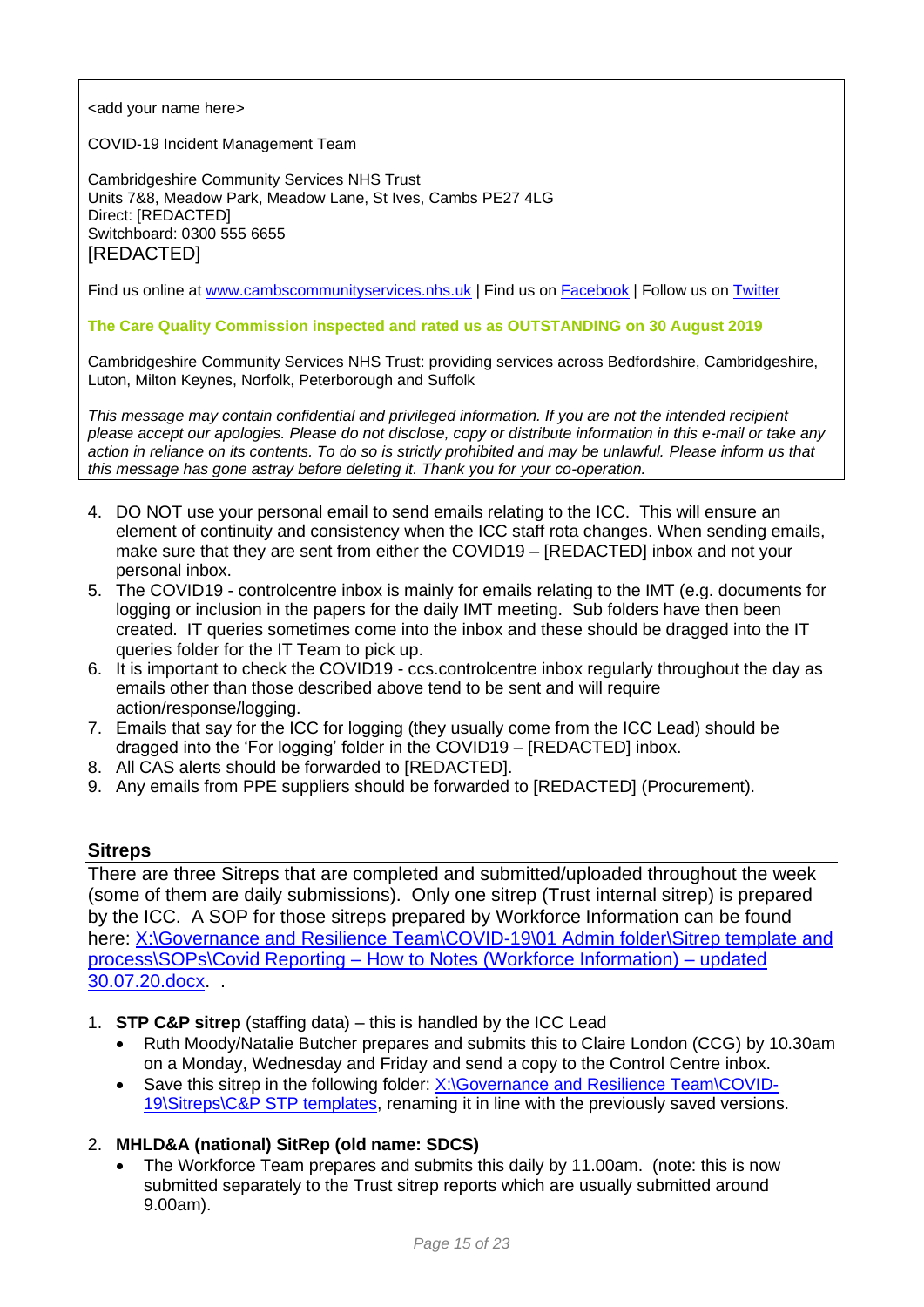- Save this sitrep in the following folder: [X:\Governance and Resilience Team\COVID-](file://///ccs.nhs.uk/CCS_Data/Shared/CCS/Projects/Governance%20and%20Resilience%20Team/COVID-19/Sitreps/SDCS%20-%20MHLD&A)[19\Sitreps\SDCS –](file://///ccs.nhs.uk/CCS_Data/Shared/CCS/Projects/Governance%20and%20Resilience%20Team/COVID-19/Sitreps/SDCS%20-%20MHLD&A) MHLD&A, renaming it in line with the previously saved versions.
- A copy of this sitrep is circulated with the meeting papers on Monday's and Thursdays.
- On Tuesdays/Wednesday/Fridays, the MHLDA sitrep is circulated to the IMT via email along with the Trust internal sitrep (see below).

## 3. **Trust internal sitrep**\*/\*\*:

- The new on-line sitrep is available at: [https://covid-](https://covid-19.cambscommunityservices.nhs.uk/Default)[19.cambscommunityservices.nhs.uk/Default](https://covid-19.cambscommunityservices.nhs.uk/Default)
- Log in (via the small padlock on the top left of the screen) using your ICTS username and password. If you require access contact the ICC Deputy Lead.
- Norfolk Children's team enter their data. All other data is entered by the ICC Co-ordinator.
- There is a function 'button' in the top right hand corner of each data sheet which allows you to copy over the previous day's data if no changes have been notified by the Services by 10.30am. Luton Adults continue to complete their excel version and submit that data via the control centre inbox and the ICC Co-ordinator manually enters the data onto the on-line sitrep.
- Always remember to press SAVE at the bottom of each page as you work through the individual sheets.
- The weekend figures don't currently update automatically so when in on a Monday you will need to go into each service and copy across the data from the Friday to the Saturday and Sunday – using the 'Copy Prev Day' button and then 'save' for each Service.
- Once all the data has been added and saved, [PDF](file:///C:/Users/djowett/Local%20Settings/Temporary%20Internet%20Files/Content.Outlook/4XFXDJGY/PDF) the top level page of the Sitrep and save in the relevant meeting folder. This link to the folder has also been added to the agenda template.
- On Tuesdays/Wednesday/Fridays, the PDF of the on-line sitrep is circulated to the IMT via email along with the MHLDA sitrep (see above).
- 4. The remaining Sitreps are detailed in the following document: [X:\Governance and](file://///ccs.nhs.uk/CCS_Data/Shared/CCS/Projects/Governance%20and%20Resilience%20Team/COVID-19/01%20Admin%20folder/Sitrep%20template%20and%20process/SITREP%20reporting%20-%20log%20in%20and%20submission%20details.docx) Resilience [Team\COVID-19\01 Admin folder\Sitrep template and process\SITREP reporting –](file://///ccs.nhs.uk/CCS_Data/Shared/CCS/Projects/Governance%20and%20Resilience%20Team/COVID-19/01%20Admin%20folder/Sitrep%20template%20and%20process/SITREP%20reporting%20-%20log%20in%20and%20submission%20details.docx) log in and [submission details.docx](file://///ccs.nhs.uk/CCS_Data/Shared/CCS/Projects/Governance%20and%20Resilience%20Team/COVID-19/01%20Admin%20folder/Sitrep%20template%20and%20process/SITREP%20reporting%20-%20log%20in%20and%20submission%20details.docx)

# **Log book/Minutes**

- 1. The Log Book (Emergency Incident Record Book) is kept in the cupboard under the television as it should be kept in a secure place at all times and overnight. It should not leave the ICC room.
- 2. Remember to return the log book to the cupboard at the end of each day, and the cupboard locked.

# **Decision Log Spreadsheet**

- 1. Decisions logged during IMT meetings should be added to the Decision Log Spreadsheet on the day of the meeting.
- 2. The ICC Lead will contact the ICC Co-ordinator if there are any discrepancies found between the Decision Log Spreadsheet and their own records, The ICC Coordinator should then refer to the minutes of the day in question for further clarification.
- 3. Where a decision that has been recorded in the log book is to be amended in any way it will be raised in the next IMT meeting. The alteration will be recorded in that day's minutes and log book and cross-referenced back to the original minutes and log entry. The log book and minutes of the original entry must not be amended.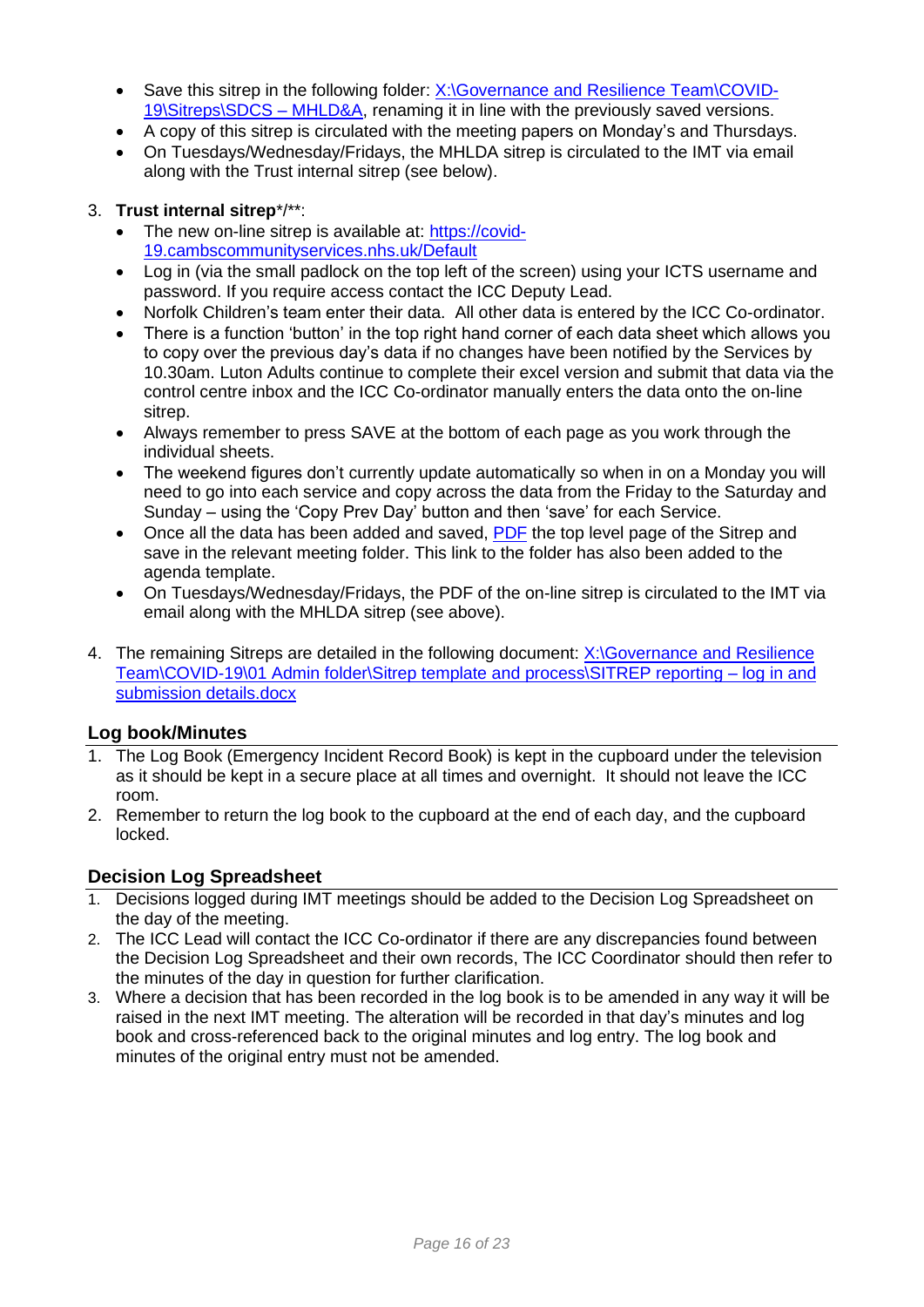# **ICC Admin Rota**

- 1. The ICC Loggist's rota is filed here: [X:\Governance and Resilience Team\COVID-19\01 Admin](file://///ccs.nhs.uk/CCS_Data/Shared/CCS/Projects/Governance%20and%20Resilience%20Team/COVID-19/01%20Admin%20folder/Admin%20support/Rota)  [folder\Admin support\Rota](file://///ccs.nhs.uk/CCS_Data/Shared/CCS/Projects/Governance%20and%20Resilience%20Team/COVID-19/01%20Admin%20folder/Admin%20support/Rota)
- 2. Ensure that the rota is kept up to date.
- 3. The on duty ICC co-ordinator (on a Thursday), should go through the rota for the following week and check with all those listed that they are still able to attend. If not, arrangements should be made to find alternative cover and the rota updated accordingly.

### **Inbox/folder access**

- 1. If additional admin staff need access to the shared folder (X:\Governance and Resilience Team\COVID-19), this can be arranged via Michelle Robinson and/or Mercy Kusotera using the ICTS amendment form found on the intranet [\(https://itservices](https://itservices-east.sbs.nhs.uk/ITForms/ccs.htm)[east.sbs.nhs.uk/ITForms/ccs.htm\)](https://itservices-east.sbs.nhs.uk/ITForms/ccs.htm)
- 2. If additional admin staff need access to the two inboxes, speak to David Jowett or Helen Ruddy in the first place or, if they are not available, any of those listed below have permission to do this:

## **[REDACTED]**

# **Version Control**

| <b>Version</b> | <b>Date</b><br>updated | <b>Updated</b><br>by | <b>Brief description of changes</b>                                                                                         |
|----------------|------------------------|----------------------|-----------------------------------------------------------------------------------------------------------------------------|
|                | 28/05/20               | <b>AJB</b>           | Answerphone messages                                                                                                        |
|                | 16/06/20               | <b>JW</b>            | Decision log spreadsheet                                                                                                    |
|                | 17/06/20               | LC                   | East of England INC-419 - INC 411: COVID-19 Staff testing Daily<br>Return                                                   |
|                | 21/06/20               | <b>HR</b>            | General update including checking hyperlinks                                                                                |
|                | 29/06/20               | HR.                  | Update relating to change of meeting frequency/day                                                                          |
|                | 07/07/20               | HR.                  | Updated sitrep section re sds not submitting before 10.30am                                                                 |
|                | 08/07/20               | LC.                  | Updated info on when to send Decision Log and change in IMT<br>meeting days                                                 |
|                | 24/27/20               | LC                   | Updated relating to online sitrep                                                                                           |
| $\mathcal{P}$  | 30/07/20               | HR.                  | Updated sitrep guidance, checked hyperlinks, removed section<br>relating to the ccs.coronavirus inbox as no longer relevant |
| 2              | 10/08/20               | LC.                  | Updated relating to online sitrep                                                                                           |
| 3              | **/09/20               | TW                   | Made applicable to additional incidents and streamlined                                                                     |
|                |                        |                      |                                                                                                                             |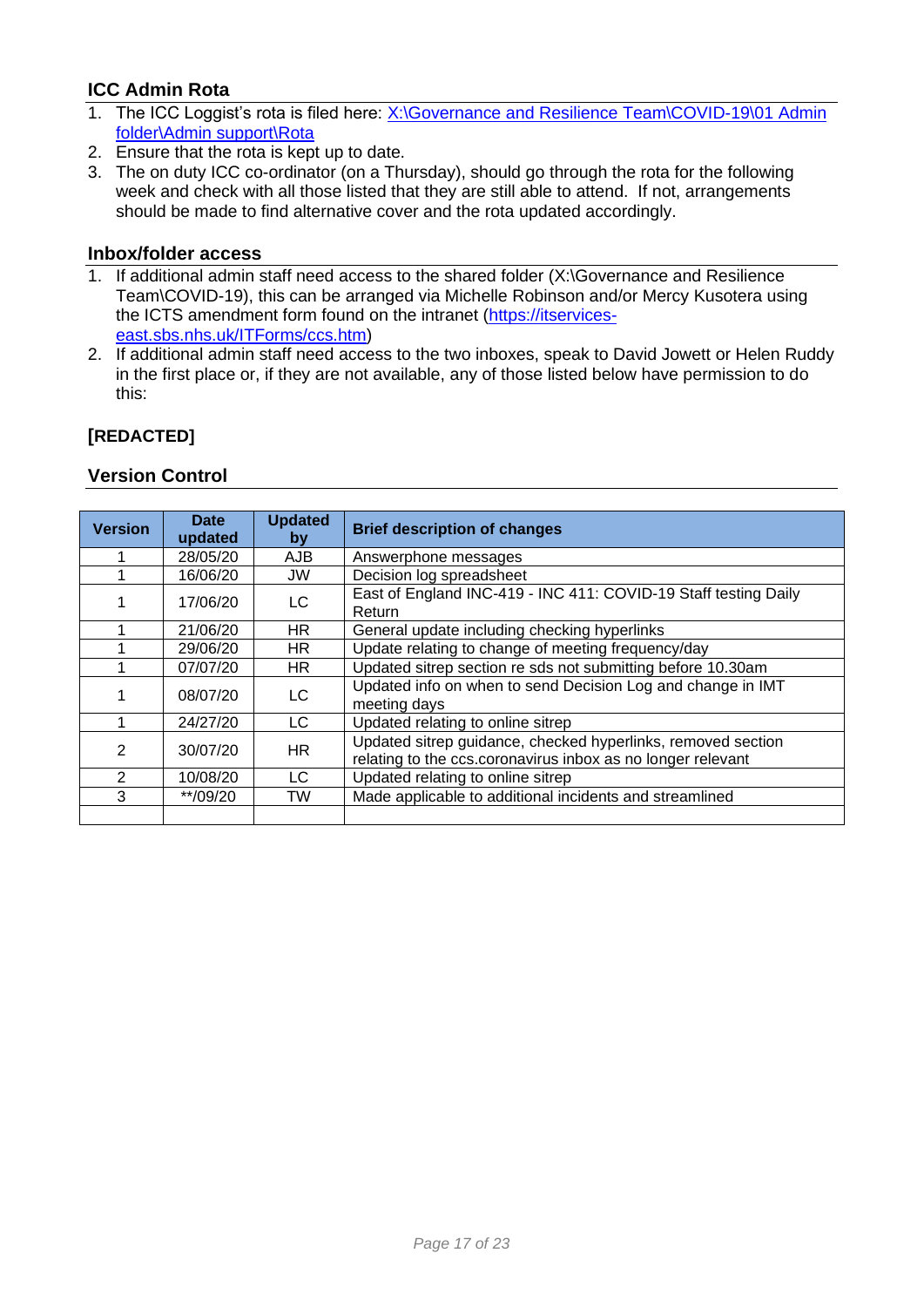# **SOP for role of ICC Administrator**

The role of the ICC Administrator is to work with the ICC Co-ordinator in ensuring the smooth running of the Incident Control Centre.

### *Key responsibilities are:*

- Preparation of the daily IMT meeting agenda (with Chair, ICC Lead and the ICC Co-ordinator). ICC Lead will deputise for Chair in their absence.
- Circulation of the IMT papers.
- Taking minutes at the IMT meeting.
- Recording all actions from the IMT in the IMT Action Plan.
- Forwarding the IMT Action Plan to Chair for review.

# *Daily schedule On Meeting Days:*

| <b>Time</b>   | <b>Details</b>                                                                                                                                                                                                                                     | <b>Who</b>                          |
|---------------|----------------------------------------------------------------------------------------------------------------------------------------------------------------------------------------------------------------------------------------------------|-------------------------------------|
| $0900 - 1015$ | Prepare draft agenda from template.<br>Review emails and update agenda accordingly<br>Rename documents with agenda item number at<br>beginning of file name and save in Docs<br>Send draft agenda to ICC Lead for discussion before<br>10:15 call. | <b>ICC Admin</b>                    |
| $1015 - 1030$ | Review agenda with ICC Lead and ICC Coordinator by<br>phone or Teams.                                                                                                                                                                              | ICC Admin, ICC Co-<br>ord, ICC Lead |
| $1040 - 1045$ | Send agenda to Chair for agreement. In the Chair's<br>absence send to ICC Lead, cc ICC Co-ord                                                                                                                                                      | <b>ICC Admin</b>                    |
| $1045 - 1100$ | Update agenda if required and re-number documents if<br>item numbers have changed.<br>Prep papers issuing email and attach documents                                                                                                               | <b>ICC Admin</b>                    |
| $1100 - 1110$ | Issue papers via email from COVID19 - [REDACTED]                                                                                                                                                                                                   | <b>ICC Admin</b>                    |
| $1110 - 1145$ | Prepare minutes template and add apologies                                                                                                                                                                                                         | <b>ICC Admin</b>                    |
| $1150 - 1155$ | Setup Teams call on Meadowlane login                                                                                                                                                                                                               | <b>ICC Co-ord or ICC</b><br>Admin   |
| $1200 - 1300$ | Take minutes of meeting                                                                                                                                                                                                                            | <b>ICC Admin</b>                    |
| $1300 - 1330$ | Take a break                                                                                                                                                                                                                                       | <b>ICC Admin</b>                    |
| $1530 - 1545$ | Update Action Plan with completed actions and new<br>actions (remember to save as new date)                                                                                                                                                        | <b>ICC Admin</b>                    |
| 1600          | Send Minutes, Action Plan and scanned log pages<br>(from log book) to Chair                                                                                                                                                                        | <b>ICC Admin</b>                    |

#### **Key:**

ICC Co-ord ICC Coordinator ICC Admin ICC Administrator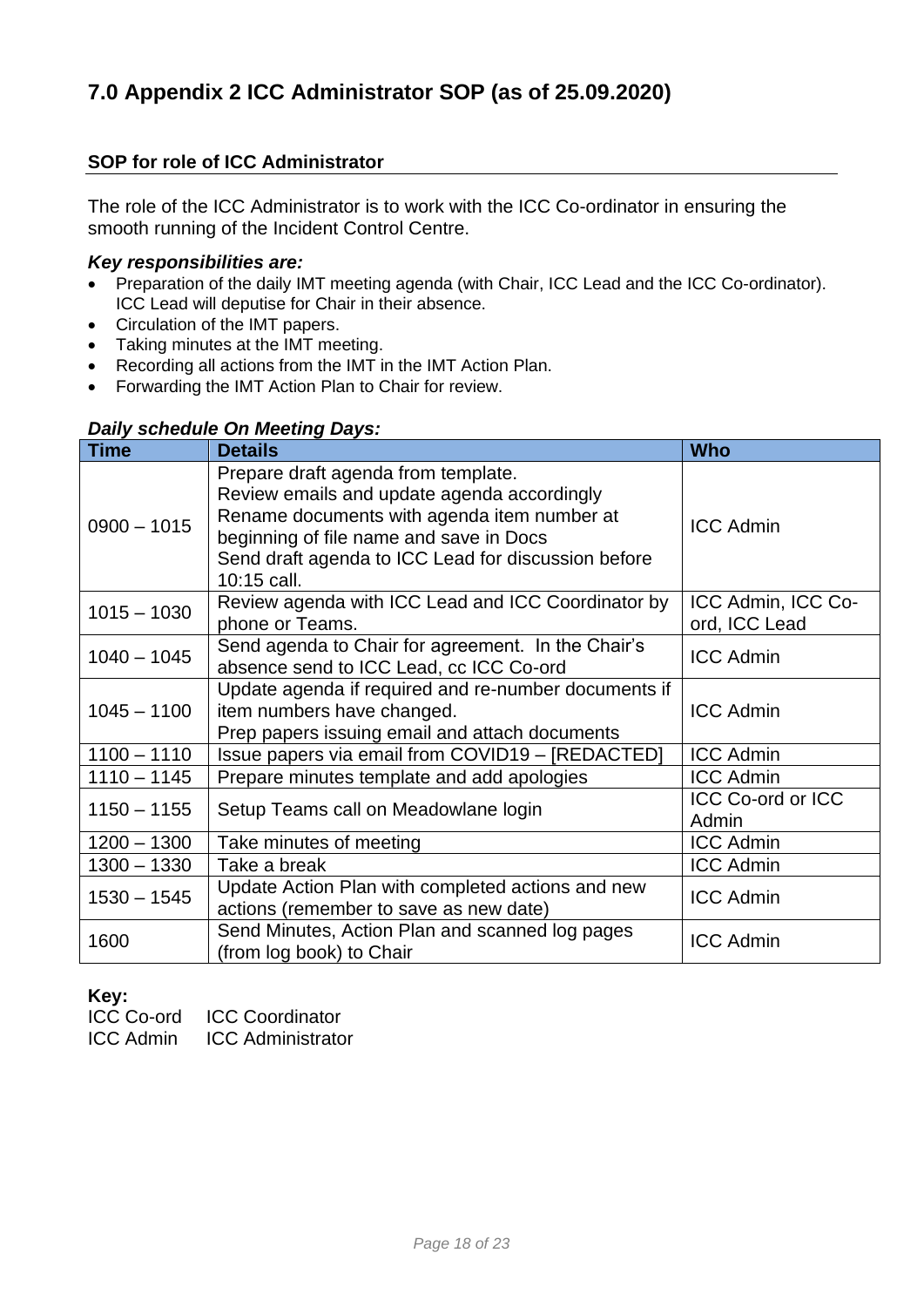# **Email etiquette**

<add your name here>

- 1. DO NOT use your personal email to send emails relating to the ICC. This will ensure an element of continuity and consistency when the ICC staff rota changes. When sending emails, make sure that they are sent from the COVID19 – [REDACTED] inbox and not your personal inbox.
- 2. Set up a new signature along the lines of:

COVID-19 Incident Management Team Cambridgeshire Community Services NHS Trust Units 7&8, Meadow Park, Meadow Lane, St Ives, Cambs PE27 4LG Direct: [REDACTED] Switchboard: 0300 555 6655 [REDACTED]

Find us online at [www.cambscommunityservices.nhs.uk](http://www.cambscommunityservices.nhs.uk/) | Find us on [Facebook](https://www.facebook.com/CambridgeshireCommunityServicesNHSTrust/) | Follow us on [Twitter](https://twitter.com/ccs_nhst)

**The Care Quality Commission inspected and rated us as OUTSTANDING on 30 August 2019**

Cambridgeshire Community Services NHS Trust: providing services across Bedfordshire, Cambridgeshire, Luton, Norfolk, Peterborough and Suffolk

*This message may contain confidential and privileged information. If you are not the intended recipient please accept our apologies. Please do not disclose, copy or distribute information in this e-mail or take any action in reliance on its contents. To do so is strictly prohibited and may be unlawful. Please inform us that this message has gone astray before deleting it. Thank you for your co-operation.*

# **ICC meeting papers**

File path is X:\Governance [and Resilience Team\COVID-19\Meeting docs\IMT](file://///ccs.nhs.uk/CCS_Data/Shared/CCS/Projects/Governance%20and%20Resilience%20Team/COVID-19/Meeting%20docs/IMT)

Each meeting has its own folder – formatted as:

| Year     | Month    | Day      |
|----------|----------|----------|
| 4 digits | 2 digits | 2 digits |
| 2020     | በ3       | 30       |

e.g. **20200330** for 30 March 2020.

Each meeting date folder should contain the agenda and the minutes, with a sub-folder of Docs to hold any documents that are circulated prior to or on the same day as the meeting.

Each document should have an agenda item number as the beginning of the file name.



# **IMT Agenda**

An agenda template can be found in this file: ..\..\..\Meeting docs\IMT\IMT Agenda and **[Minutes templates](file://///storeeasy-p01.icts.nhs.uk/CCS/Projects/Governance%20and%20Resilience%20Team/COVID-19/Meeting%20docs/IMT/IMT%20Agenda%20and%20Minutes%20templates)** 

If the agenda template is updated, re-save as next version number and place old version in Archive Versions sub-folder.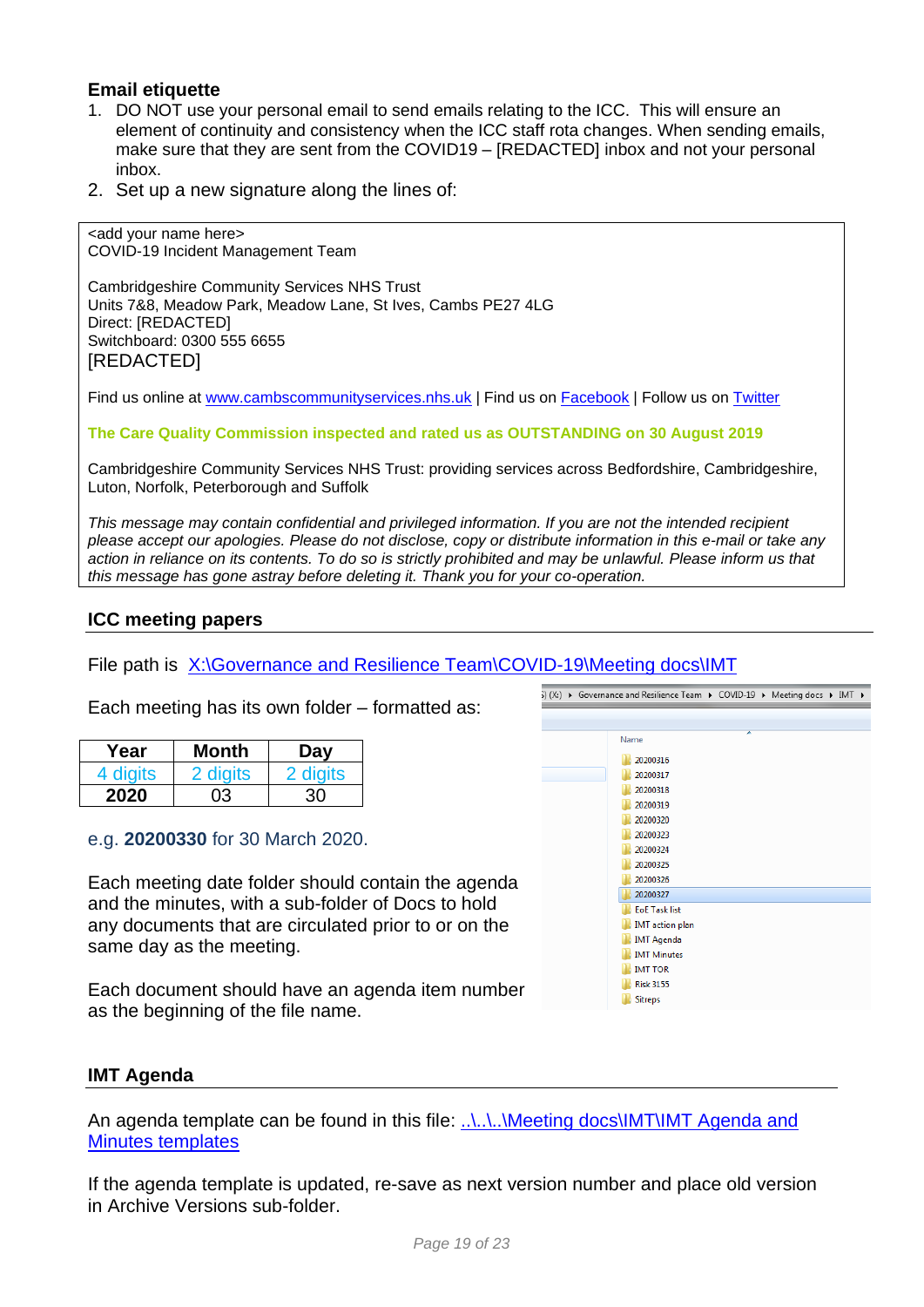Note: COVID-19 IPaC Update should be added to Monday's agenda with COVID -19 Risks being reviewed every other Monday

Incidents/ NICE, and Risk assessment's /Safer working should be added to Thursday's agenda. Ethics Consideration Panel and Safer working should be added at Chairs request

# **Actions:**

- 1) Create meeting date folder e.g. 20200403 for 3 April 2020.
- 2) Create sub-folder of 'Docs'.
- 3) Open Agenda template save within meeting date folder by renaming the file e.g. 20200403 Agenda Covid-19 IMT Meeting.
- 4) Update date on agenda to date meeting is taking place.
- 5) Check COVID19 [REDACTED] inbox for any instructions or papers for the meeting these usually come from the ICC Lead or her deputy
- 6) Update agenda with items as per instructions in emails include the title of the document and any document numbers provided by others, e.g. C19 T116.
- 7) Save documents in 'Docs' file renaming the beginning of the document with the agenda item number. When multiple documents are attached to an email if they are named in this way they will attach to the email in the order they appear on the agenda (e.g. *8b C0032 Maintenance of TB Services – C19 T115)*.
- 8) Send draft agenda to ICC Lead or Chair) for review.
- 9) Collaborate with Chair and ICC Lead to confirm agenda.
- 10) Sitreps will be received from the ICC Coordinator– file these in the Docs file, renaming the beginning of the filename with the agenda item, *e.g. 3a MHLDA Covid19 Daily Sitrep 27.3.20 or 3b COVID-19 Sitrep v6 27032020.*
- 11) Liaise with ICC Lead and ICC Coordinator– update agenda with any new items and file new documents – **ensuring that detailed information is included i.e. if the item has been deferred from a previous meeting and the date**. Ensure that any related emails/docs related to deferred items remain in the control centre inbox, for reference on the day of the IMT.
- 12) Send agenda to Chair ICC Lead for agreement. It is not necessary to send documents as attachments unless they are asked for.

# **Issuing Agenda and Papers**

Once the Chair has confirmed the agenda:

- 1) From the COVID19 [REDACTED] inbox, compose email Subject: *Papers for IMT Meeting 27 March 2020.*
- 2) Details: Papers are sent out approximately 1 hour before meeting.
- 3) Attach papers the agenda first, followed by all the documents in the Docs folder. **Documents for information should NOT be attached**. If members of the group want sight

of any of the papers for information, these can be requested by the members directly to the Control Centre or to the ICC Lead.

4) Check your signature is current – particularly the send address details (not your personal NHS account).

|                 | $\Psi$ $\phi$<br>v<br>今                                                |                                                     |             |                                              |                | ICC IMT Daily Call Outlook Distribution List - Contact Group |      | п | ×               |
|-----------------|------------------------------------------------------------------------|-----------------------------------------------------|-------------|----------------------------------------------|----------------|--------------------------------------------------------------|------|---|-----------------|
|                 | Contact Group                                                          | Insert                                              | Format Text | Review                                       |                |                                                              |      |   | $\circ$ $\circ$ |
|                 |                                                                        | ಳ                                                   |             |                                              | 85<br>ma i     |                                                              |      |   |                 |
| Save &<br>Close | Delete Forward<br>Group Group -                                        | Members Notes                                       | Add         | <b>Remove Update</b><br>Members * Member Now | E-mail Meeting | Categorize Follow Private<br>Up -                            | Zoom |   |                 |
|                 | <b>Actions</b>                                                         | Show                                                |             | <b>Members</b>                               | Communicate    | Tags                                                         | Zoom |   |                 |
| Name:           |                                                                        | <b>ICC IMT Daily Call Outlook Distribution List</b> |             |                                              |                |                                                              |      |   |                 |
| <b>Name</b>     | ▲                                                                      |                                                     |             |                                              |                | E-mail                                                       |      |   | ᇫ               |
|                 | <b>EL BISHOP, Alison (CAMBRIDGESHIRE COMMUNITY SERVICES NHS TRUST)</b> |                                                     |             |                                              |                | a.bishop3@nhs.net                                            |      |   |                 |
|                 | CARR, Sam (CAMBRIDGESHIRE COMMUNITY SERVICES NHS TRUST)                |                                                     |             |                                              |                | sam.carr1@nhs.net                                            |      |   |                 |
|                 | COOPER, Tracey (CAMBRIDGESHIRE COMMUNITY SERVICES NHS TRUST)           |                                                     |             |                                              |                | tracey.cooper3@nhs.net                                       |      |   |                 |
|                 | CURRIE, Lyn (CAMBRIDGESHIRE COMMUNITY SERVICES NHS TRUST)              |                                                     |             |                                              |                | Ivncurrie@nhs.net                                            |      |   |                 |
|                 | CURTIS, Julia (CAMBRIDGESHIRE COMMUNITY SERVICES NHS TRUST)            |                                                     |             |                                              |                | julia.curtis4@nhs.net                                        |      |   |                 |
|                 | DOWNEY, Jogeshvari (CAMBRIDGESHIRE COMMUNITY SERVICES NHS TRUST)       |                                                     |             |                                              |                | j.downey1@nhs.net                                            |      |   |                 |
|                 | <b>ELLIOTT, Bridget (CAMBRIDGESHIRE COMMUNITY SERVICES NHS TRUST)</b>  |                                                     |             |                                              |                | bridget.elliott2@nhs.net                                     |      |   |                 |
|                 | GINGELL, James (CAMBRIDGESHIRE COMMUNITY SERVICES NHS TRUST)           |                                                     |             |                                              |                | iamesgingell@nhs.net                                         |      |   |                 |
|                 | HARTLEY, Angela (CAMBRIDGESHIRE COMMUNITY SERVICES NHS TRUST)          |                                                     |             |                                              |                | angela.hartley2@nhs.net                                      |      |   |                 |
|                 | HARWIN, Simon (CAMBRIDGESHIRE COMMUNITY SERVICES NHS TRUST)            |                                                     |             |                                              |                | simon.harwin2@nhs.net                                        |      |   |                 |
|                 | HAWKINS, Rachel (CAMBRIDGESHIRE COMMUNITY SERVICES NHS TRUST)          |                                                     |             |                                              |                | rachel.hawkins@nhs.net                                       |      |   |                 |
|                 | TH JOWETT, David (CAMBRIDGESHIRE COMMUNITY SERVICES NHS TRUST)         |                                                     |             |                                              |                | david.jowett@nhs.net                                         |      |   |                 |
|                 | MASON, Karen (CAMBRIDGESHIRE COMMUNITY SERVICES NHS TRUST)             |                                                     |             |                                              |                | karen.mason4@nhs.net                                         |      |   |                 |
|                 | MORRIS, Christopher (CAMBRIDGESHIRE COMMUNITY SERVICES NHS TRUST)      |                                                     |             |                                              |                | christopher.morris8@nhs.net                                  |      |   |                 |
|                 | MOYES, Ian (CAMBRIDGESHIRE COMMUNITY SERVICES NHS TRUST)               |                                                     |             |                                              |                | ian.moyes@nhs.net                                            |      |   |                 |
|                 | THE PEBERDY, John (CAMBRIDGESHIRE COMMUNITY SERVICES NHS TRUST)        |                                                     |             |                                              |                | jpeberdy@nhs.net                                             |      |   |                 |
|                 | PISANI, Anita (CAMBRIDGESHIRE COMMUNITY SERVICES NHS TRUST)            |                                                     |             |                                              |                | anita.pisani@nhs.net                                         |      |   |                 |
|                 | RUDDY, Helen (CAMBRIDGESHIRE COMMUNITY SERVICES NHS TRUST)             |                                                     |             |                                              |                | helen.ruddy@nhs.net                                          |      |   |                 |
|                 | SHARP, Chris (CAMBRIDGESHIRE COMMUNITY SERVICES NHS TRUST)             |                                                     |             |                                              |                | chrissharp@nhs.net                                           |      |   |                 |
|                 | SRAHAN, Nicky (CAMBRIDGESHIRE COMMUNITY SERVICES NHS TRUST)            |                                                     |             |                                              |                | nicky.srahan@nhs.net                                         |      |   |                 |
|                 | STEWARD, Clare (NHS EAST AND NORTH HERTFORDSHIRE CCG)                  |                                                     |             |                                              |                | clare.steward@nhs.net                                        |      |   |                 |
|                 | VICKERS, David (CAMBRIDGESHIRE COMMUNITY SERVICES NHS TRUST)           |                                                     |             |                                              |                | david.vickers@nhs.net                                        |      |   |                 |
|                 | WEBB, Liz (CAMBRIDGESHIRE COMMUNITY SERVICES NHS TRUST)                |                                                     |             |                                              |                | ewebb1@nhs.net                                               |      |   |                 |
|                 |                                                                        |                                                     |             |                                              |                |                                                              |      |   |                 |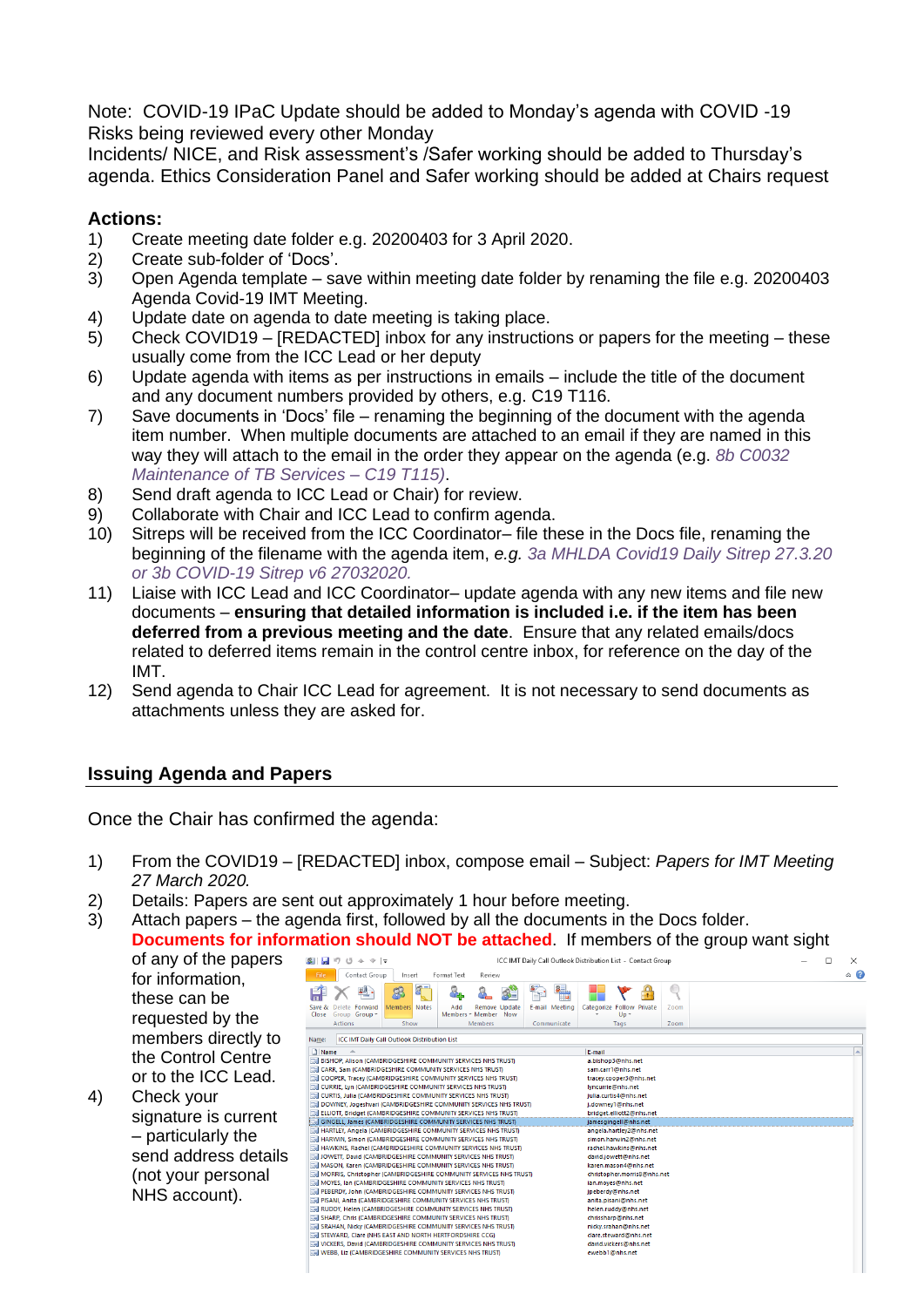- 5) Complete "To" by using the appropriate distribution list "ICC IMT Outlook Distribution List" in Contacts of the Control Centre Inbox.
- 6) **It is important that all IMT meeting emails are sent to the whole of the core IMT Team regardless of whether or not they have sent apologies. If a request for deputies to be added is received, these staff can be added separately but only for the duration that they are acting as deputies**.
- 7) Add any additional recipients into the 'CC' field for example deputies attending on behalf of members who have given apologies, rotational staff within the ICC.
- 8) Issue email from COVID19- [REDACTED] mailbox (if you have access, you may need to change the "From" on the email). The email will appear in your Sent items as well as the Sent items for the control centre mailbox.
- 9) Check out of office responses for any apologies.

# **Minuting the Meeting**

- 1) Open minutes template "TEMPLATE Minutes Incident Room". The template is stored here: [X:\Governance and Resilience Team\COVID-19\Meeting docs\IMT\IMT Agenda and Minutes](file://///ccs.nhs.uk/CCS_Data/Shared/CCS/Projects/Governance%20and%20Resilience%20Team/COVID-19/Meeting%20docs/IMT/IMT%20Agenda%20and%20Minutes%20templates)  [templates](file://///ccs.nhs.uk/CCS_Data/Shared/CCS/Projects/Governance%20and%20Resilience%20Team/COVID-19/Meeting%20docs/IMT/IMT%20Agenda%20and%20Minutes%20templates)
- 2) Save as draft in the meeting date folder rename it to the date of the meeting, e.g. *20200327 Minutes IMT Meeting DRAFT*.
- 3) Make sure that all relevant doxes/items are updated ready for the meeting.
- 4) Note apologies received by updating attendees list with Apologies (deleting the tick).
- 5) Update each number/item to correlate with the agenda items –Update the author name at the end of the document.
- 6) Save the document.
- 7) At the beginning of the meeting update the attendees list. Anyone who is absent but not given their apologies (or you have not received an out of office) should be marked with an X. Any additional attendees (e.g. deputies for IMT members, ICC staff/observers) should be added at the end of the list.
- 8) Type or take the minutes by hand as best you can during the meeting (see guidance notes).
- 9) Type and tidy up the minutes noting any actions by adding the initials of the person tasked in the Action column.
- 10) Save the minutes as Draft.
- 11) Send the minutes to the Chair (along with the relevant scanned pages from the Log book and action log) to for checking/amendment (once a response has been received, delete the email and replace with the email approving the minutes etc.).
- 12) The minutes should be reviewed by the Chair of the meeting as they would be responsible for responding to any future audit queries (or legal implications). Complete any amendments they request. Keep the original DRAFT document and save the updated document with the filename updated to FINAL. The FINAL minutes of the meeting can now be circulated if requested.

# **Action Plan**

- 1) Open the latest version of the action  $log -$  they are stored here:  $X:\G$  overnance and [Resilience Team\COVID-19\Meeting docs\IMT\IMT Action Plans and Decision Logs](file://///ccs.nhs.uk/CCS_Data/Shared/CCS/Projects/Governance%20and%20Resilience%20Team/COVID-19/Meeting%20docs/IMT/IMT%20Action%20Plans%20and%20Decision%20Logs)
- 2) Each time the Action Plan is updated it must be resaved as the current meeting date, e.g. Updates performed on 27 March 2020 are to be saved within the document dated 20200327 (27 March 2020) as there was a weekend between meeting dates. Naming example: *20200327 Covid-19 IMT Action Plan and Decision Log*
- 3) Add new actions to the log within the appropriate Section. If you are unsure check previous actions or liaise with the ICC Coordinator:
	- Incident Management Team
	- **■** Stakeholder Engagement
	- **■** Management of Patients
	- **Business Continuity**
	- Workforce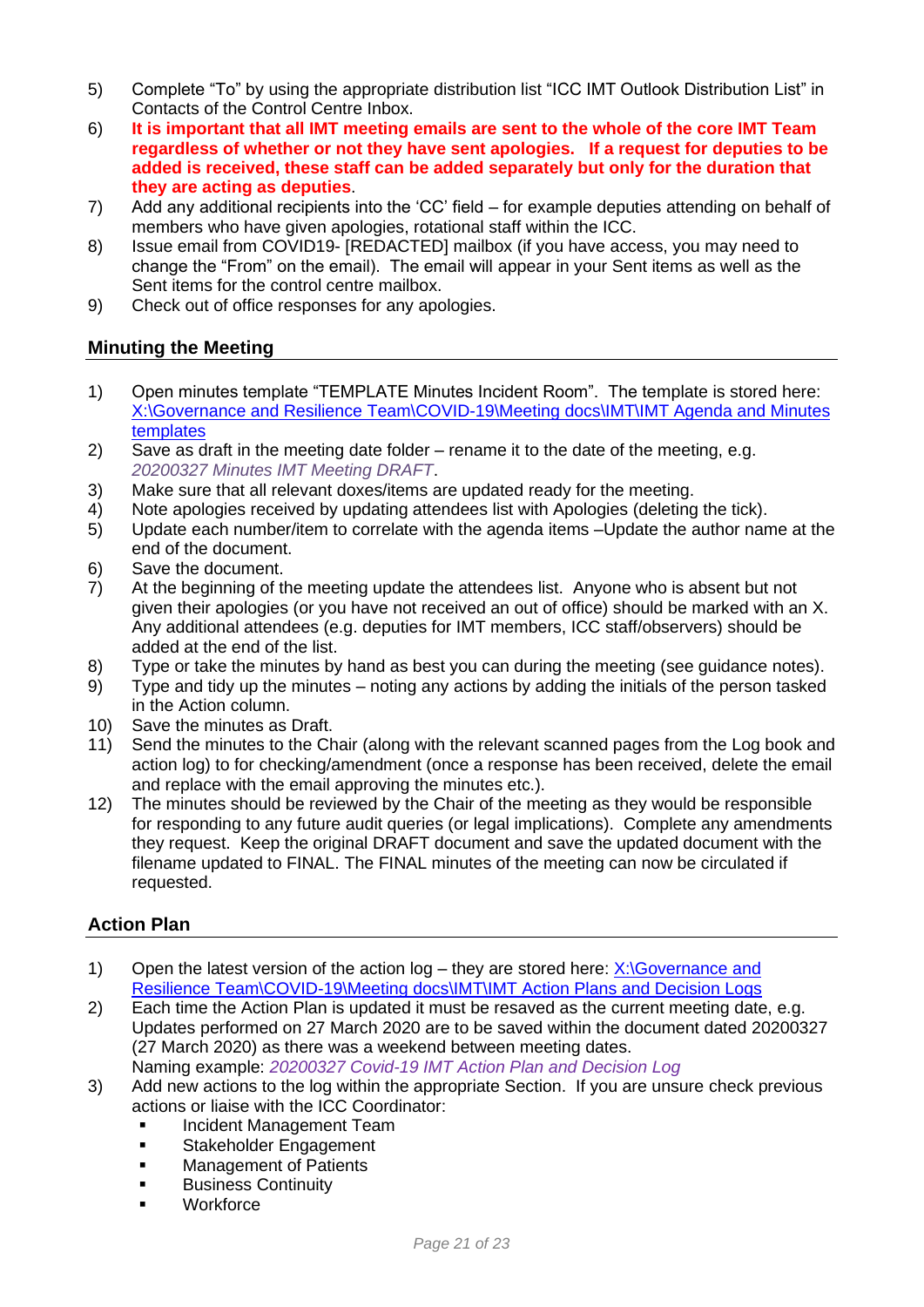- Contracts Management
- Clinical and Non-Clinical Supplies
- Medicines and Vaccines
- Communications
- Sitreps
- Lessons learnt?
- 4) All actions recorded from the Risk Review on a Monday should be entered to the Incident Management Team section of the action plan.
- 5) The Owner will be the person the task was assigned to.
- 6) The Start Date will be the date of the meeting the action was created.
- 7) The Finish Date will be the deadline by which the task was needed to be completed (if unknown make this one week later than meeting date).
- 8) The RAG status will be green until the date the task was due to be completed by has passed.
- 9) The Action Plan should be sent to the Chair, as the Owner, each time it is updated.

*Please note:* some of the information that is discussed in the room is not for general discussion with colleagues, as taken out of context it might cause unrest. The information relevant for general staff will be communicated via Comms Cascade and NHS email.

# **Version Control from 30/07/20**

| <b>Version</b> | <b>Date</b><br>updated | <b>Updated</b><br>by | <b>Brief description of changes</b>                     |
|----------------|------------------------|----------------------|---------------------------------------------------------|
| 2              | 30/07/20               | HR                   | Review and check of hyperlinks                          |
| 3              | 25/09/20               | TW                   | Made applicable to additional incidents and streamlined |
|                |                        |                      |                                                         |
|                |                        |                      |                                                         |
|                |                        |                      |                                                         |
|                |                        |                      |                                                         |
|                |                        |                      |                                                         |
|                |                        |                      |                                                         |
|                |                        |                      |                                                         |
|                |                        |                      |                                                         |
|                |                        |                      |                                                         |
|                |                        |                      |                                                         |